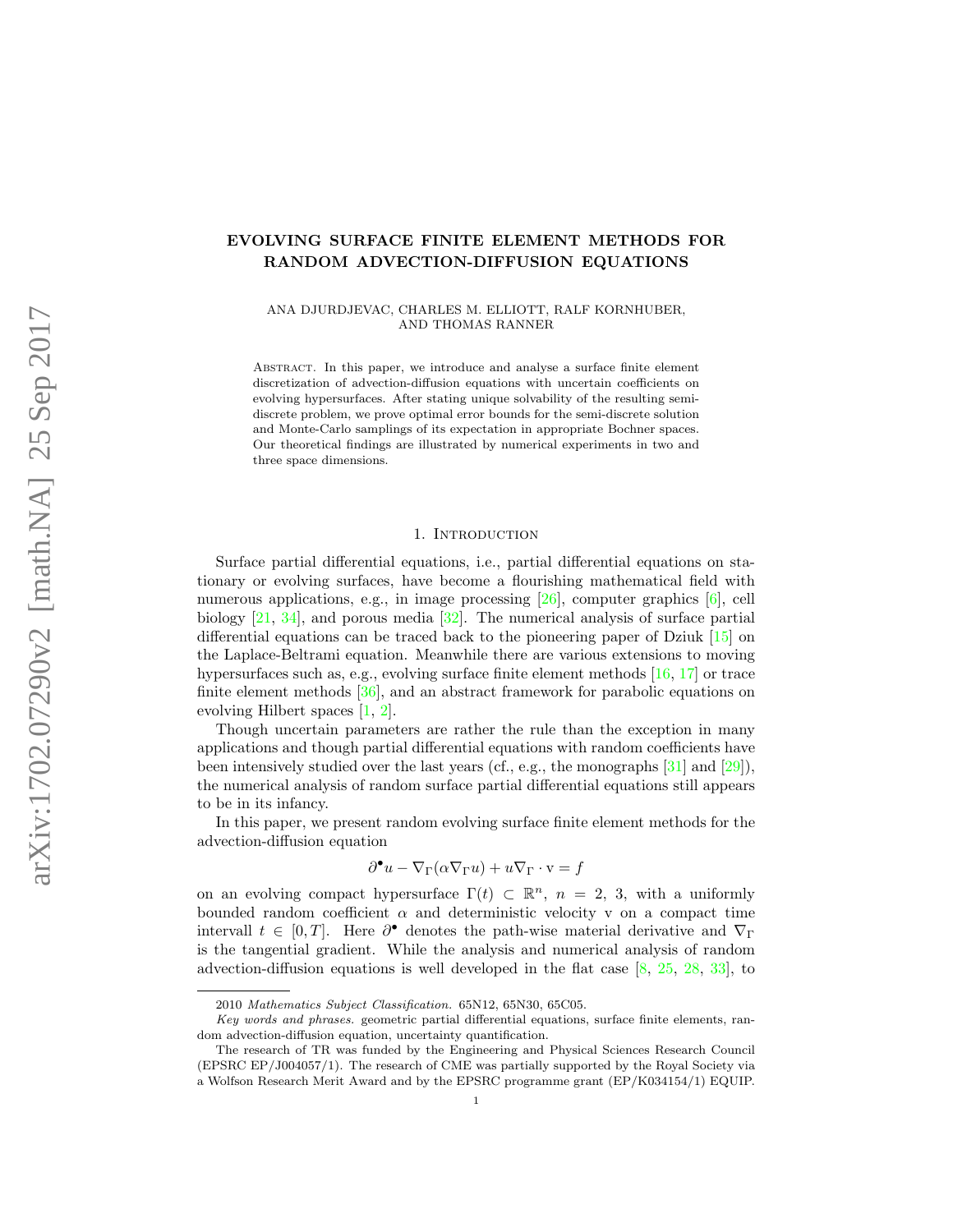our knowledge, existence, uniqueness and regularity results for curved domains have been first derived only recently in  $[14]$ . Following Dziuk & Elliott [\[16\]](#page-23-3), the space discretization is performed by random piecewise linear finite element functions on simplicial approximations  $\Gamma_h(t)$  of the surface  $\Gamma(t)$ ,  $t \in [0, T]$ . We present optimal error estimates for the resulting semi-discrete scheme which then provide corresponding error estimates for expectation values and Monte-Carlo approximations. Application of efficient solution techniques, such as adaptivity [\[13\]](#page-22-4), multigrid methods [\[27\]](#page-23-9), and Multilevel Monte-Carlo techniques [\[3,](#page-22-5) [9,](#page-22-6) [10\]](#page-22-7) is very promising but beyond the scope of this paper. In our numerical experiments we investigate a corresponding fully discrete scheme based on an implicit Euler method and observe optimal convergence rates.

The paper is organized as follows. We start by setting up some notation, the notion of hypersurfaces, function spaces, and material derivatives in order to derive a weak formulation of our problem according to [\[14\]](#page-23-8). Section [3](#page-6-0) is devoted to the random ESFEM discretization in the spirit of [\[16\]](#page-23-3) leading to the precise formulation and well-posedness of our semi discretization in space presented in Section [4.](#page-8-0) Optimal error estimates for the approximate solution, its expectation and a Monte-Carlo approximation are contained in Section [5.](#page-12-0) The paper concludes with numerical experiments in two and three space dimensions suggesting that our optimal error estimates extend to corresponding fully discrete schemes.

# 2. Random advection-diffusion equations on evolving hypersurfaces

Let  $(\Omega, \mathcal{F}, \mathbb{P})$  be a complete probability space with sample space  $\Omega$ , a  $\sigma$ -algebra of events F and a probability  $\mathbb{P} \colon \mathcal{F} \to [0,1]$ . In addition, we assume that  $L^2(\Omega)$  is a separable space. For this assumption it suffices to assume that  $(\Omega, \mathcal{F}, \mathbb{P})$  is separable [\[23,](#page-23-10) Exercise 43.(1)]. We consider a fixed finite time interval [0, T], where  $T \in$  $(0, \infty)$ . Furthermore, we denote by  $\mathcal{D}((0,T); V)$  the space of infinitely differentiable functions with values in a a Hilbert space V and compact support in  $(0, T)$ .

2.1. Hypersurfaces. We first recall some basic notions and results concerning hypersurfaces and Sobolev spaces on hypersurfaces. We refer to [\[11\]](#page-22-8) and [\[19\]](#page-23-11) for more details.

Let  $\Gamma \subset \mathbb{R}^{n+1}$   $(n = 1, 2)$  be a  $\mathcal{C}^3$ -compact, connected, orientable, *n*-dimensional hypersurface without boundary. For a function  $f: \Gamma \to \mathbb{R}$  allowing for a differentiable extension  $\tilde{f}$  to an open neighbourhood of  $\Gamma$  in  $\mathbb{R}^{n+1}$  we define the *tangential* gradient by

<span id="page-1-0"></span>(2.1) 
$$
\nabla_{\Gamma} f(x) := \nabla \tilde{f}(x) - \nabla \tilde{f}(x) \cdot \nu(x) \nu(x), \quad x \in \Gamma,
$$

where  $\nu(x)$  denotes the unit normal to  $\Gamma$ .

Note that  $\nabla_{\Gamma} f(x)$  is the orthogonal projection of  $\nabla \tilde{f}$  onto the tangent space to Γ at x (thus a tangential vector). It depends only on the values of  $\tilde{f}$  on Γ [\[19,](#page-23-11) Lemma 2.4], which makes the definition [\(2.1\)](#page-1-0) independent of the extension  $\hat{f}$ . The tangential gradient is a vector-valued quantity and for its components we use the notation  $\nabla_{\Gamma} f(x) = (\underline{D}_1 f(x), \dots, \underline{D}_{n+1} f(x))$ . The *Laplace-Beltrami* operator is defined by

$$
\Delta_{\Gamma} f(x) = \nabla_{\Gamma} \cdot \nabla_{\Gamma} f(x) = \sum_{i=1}^{n+1} \underline{D}_i \underline{D}_i f(x), \quad x \in \Gamma.
$$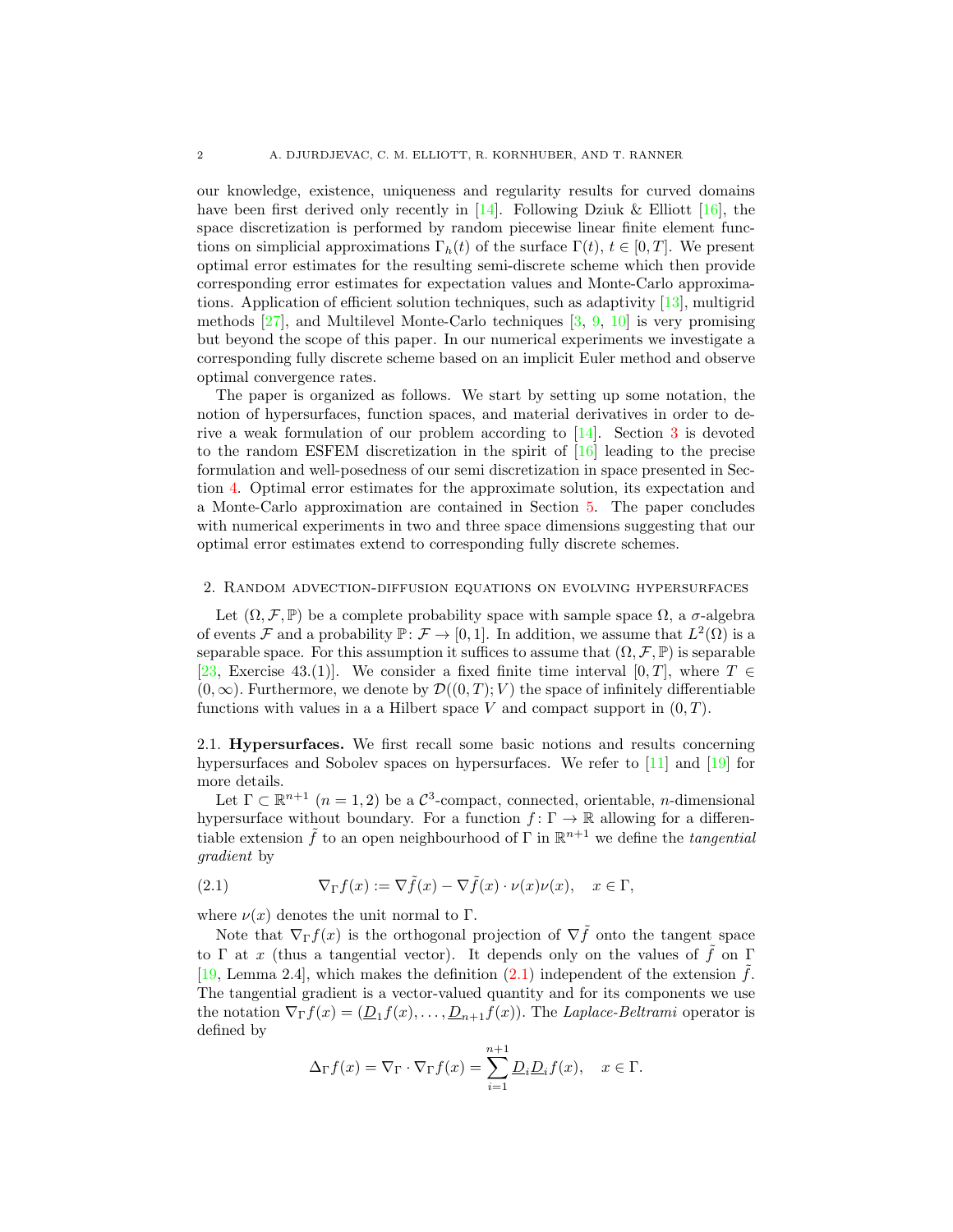In order to prepare weak formulations of PDEs on Γ, we now introduce Sobolev spaces on surfaces. To this end, let  $L^2(\Gamma)$  denote the Hilbert space of all measurable functions  $f: \Gamma \to \mathbb{R}$  such that  $||f||_{L^2(\Gamma)} := (\int_{\Gamma} |f(x)|^2)^{1/2}$  is finite. We say that a function  $f \in L^2(\Gamma)$  has a weak partial derivative  $g_i = \underline{D}_i f \in L^2(\Gamma)$ ,  $(i = \{1, ..., n+\}$ 1}), if for every function  $\phi \in C^1(\Gamma)$  and every *i* there holds

$$
\int_{\Gamma} f \underline{D}_i \phi = - \int_{\Gamma} \phi g_i + \int_{\Gamma} f \phi H \nu_i
$$

where  $H = -\nabla_{\Gamma} \cdot \nu$  denotes the mean curvature. The Sobolev space  $H^1(\Gamma)$  is then defined by

$$
H^{1}(\Gamma) = \{ f \in L^{2}(\Gamma) \mid \underline{D}_{i} f \in L^{2}(\Gamma), i = 1, ..., n + 1 \}
$$

with the norm  $||f||_{H^1(\Gamma)} = (||f||^2_{L^2(\Gamma)} + ||\nabla_{\Gamma} f||^2_{L^2(\Gamma)})^{1/2}$ .

For a description of evolving hypersurfaces we consider two approaches, starting with evolutions according to a given velocity field v. Here, we assume that  $\Gamma(t)$ satisfies the same properties as  $\Gamma(0) = \Gamma$  for every  $t \in [0, T]$ , and we set  $\Gamma_0 := \Gamma(0)$ . Furthermore, we assume the existence of a flow, i.e., of a diffeomorphism

$$
\Phi_t^0(\cdot) := \Phi(\cdot, t) \colon \Gamma_0 \to \Gamma(t), \quad \Phi \in C^1([0, T], C^1(\Gamma_0)^{n+1}) \cap C^0([0, T], C^3(\Gamma_0)^{n+1}),
$$

that satisfies

(2.2) 
$$
\frac{d}{dt}\Phi_t^0(\cdot) = \mathbf{v}(t, \Phi_t^0(\cdot)), \qquad \Phi_0^0(\cdot) = \mathrm{Id}(\cdot),
$$

with a  $\mathcal{C}^2$ -velocity field v:  $[0,T] \times \mathbb{R}^{n+1} \to \mathbb{R}^{n+1}$  with uniformly bounded divergence

(2.3) 
$$
|\nabla_{\Gamma(t)} \cdot \mathbf{v}(t)| \leq C \quad \forall t \in [0, T].
$$

It is sometimes convenient to alternatively represent  $\Gamma(t)$  as the zero level set of a suitable function defined on a subset of the ambient space  $\mathbb{R}^{n+1}$ . More precisely, under the given regularity assumptions for  $\Gamma(t)$ , it follows by the Jordan-Brouwer theorem that  $\Gamma(t)$  is the boundary of an open bounded domain. Thus,  $\Gamma(t)$  can be represented as the zero level set

<span id="page-2-1"></span>
$$
\Gamma(t) = \{ x \in \mathcal{N}(t) \, | \, d(x, t) = 0 \}, \quad t \in [0, T],
$$

of a signed distance function  $d = d(x, t)$  defined on an open neighborhood  $\mathcal{N}(t)$  of  $\Gamma(t)$  such that  $|\nabla d| \neq 0$  for  $t \in [0,T]$ . Note that  $d, d_t, d_{x_i}, d_{x_ix_j} \in C^1(\mathcal{N}_T)$  with  $i$ ,  $j = 1, \ldots, n + 1$  holds for

<span id="page-2-0"></span>
$$
\mathcal{N}_T := \bigcup_{t \in [0,T]} \mathcal{N}(t) \times \{t\}.
$$

We also choose  $\mathcal{N}(t)$  such that for every  $x \in \mathcal{N}(t)$  and  $t \in [0, T]$  there exists a unique  $p(x, t) \in \Gamma(t)$  such that

(2.4) 
$$
x = p(x, t) + d(x, t)\nu(p(x, t), t),
$$

and fix the orientation of  $\Gamma(t)$  by choosing the normal vector field  $\nu(x, t) := \nabla d(x, t)$ . Note that the constant extension of a function  $\eta(\cdot,t): \Gamma(t) \to \mathbb{R}$  to  $\mathcal{N}(t)$  in normal direction is given by  $\eta^{-l}(x,t) = \eta(p(x,t),t), p \in \mathcal{N}(t)$ . Later on, we will use [\(2.4\)](#page-2-0) to define the lift of functions on approximate hypersurfaces.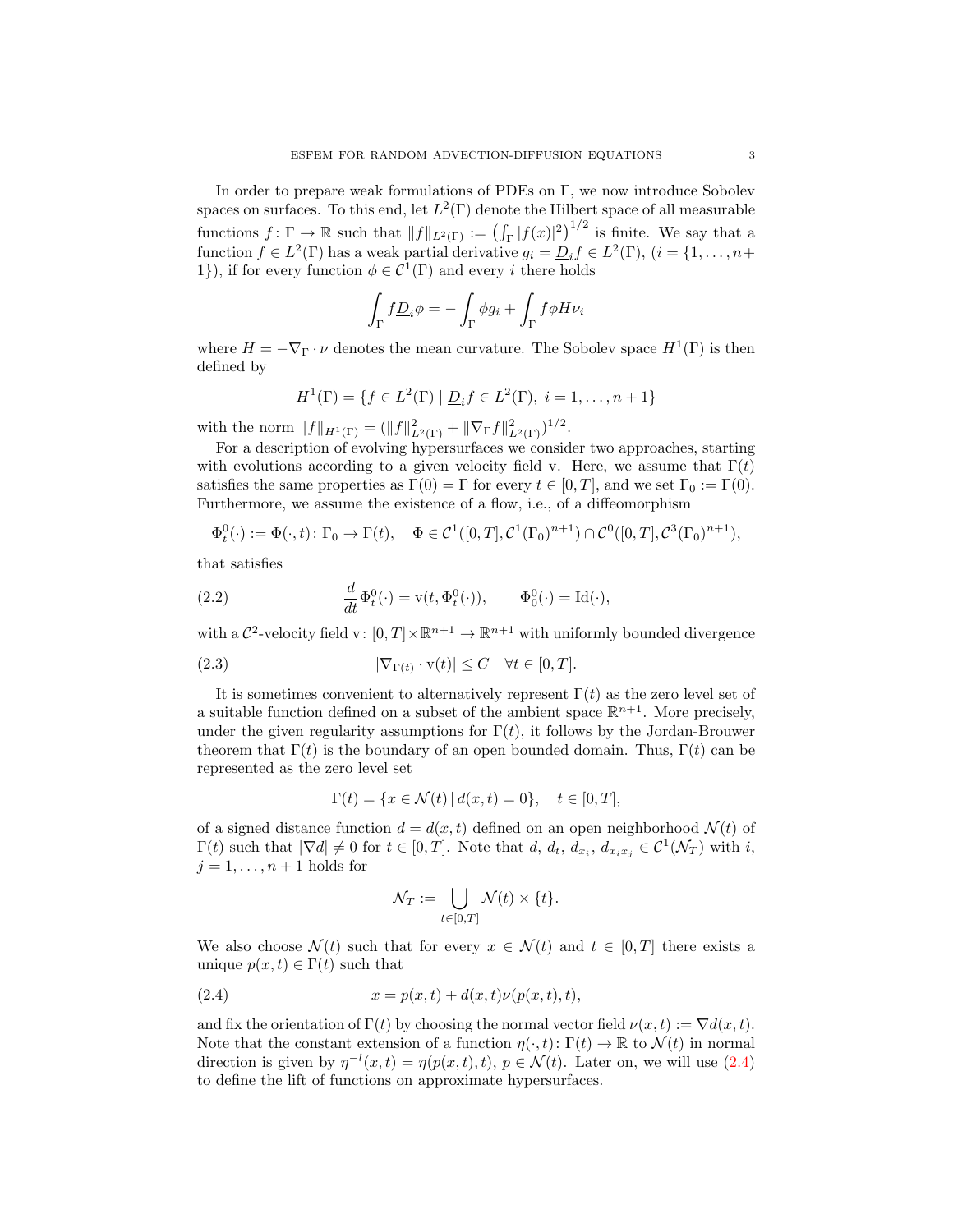2.2. Function spaces. In this section, we define Bochner-type function spaces of random functions that are defined on evolving spaces. The definition of these spaces is taken from [\[14\]](#page-23-8) and uses the idea from Alphonse et al. [\[1\]](#page-22-1) to map each domain at time t to the fixed initial domain  $\Gamma_0$  by a pull-back operator using the flow  $\Phi_t^0$ . Note that this approach is similar to Arbitrary Lagrangian Eulerian (ALE) framework.

For each  $t \in [0, T]$ , let us define

(2.5) 
$$
V(t) := L^2(\Omega, H^1(\Gamma(t))) \cong L^2(\Omega) \otimes H^1(\Gamma(t))
$$

<span id="page-3-0"></span>(2.6) 
$$
H(t) := L^2(\Omega, L^2(\Gamma(t))) \cong L^2(\Omega) \otimes L^2(\Gamma(t))
$$

where the isomorphisms hold because all considered spaces are separable Hilbert spaces (see [\[35\]](#page-24-5)). The dual space of  $V(t)$  is the space  $V^*(t) = L^2(\Omega, H^{-1}(\Gamma(t))),$ where  $H^{-1}(\Gamma(t))$  is the dual space of  $H^1(\Gamma(t))$ . Using the tensor product structure of these spaces [\[22,](#page-23-12) Lemma 4.34], it follows that  $V(t) \subset H(t) \subset V^*(t)$  is a Gelfand triple for every  $t \in [0, T]$ . For convenience we will often (but not always) write  $u(\omega, x)$  instead of  $u(\omega)(x)$ , which is justified by the tensor structure of the spaces.

For an evolving family of Hilbert spaces  $X = (X(t))_{t \in [0,T]},$  such as, e.g.,  $V =$  $(V(t))_{t\in[0,T]}$  or  $H = (H(t))_{t\in[0,T]}$  we connect the space  $X(t)$  for fixed  $t \in [0,T]$  with the initial space  $X(0)$  by using a family of so-called pushforward maps  $\phi_t : X(0) \to$  $X(t)$ , satisfying certain compatibility conditions stated in [\[1,](#page-22-1) Definition 2.4]. More precisely, we use its inverse map  $\phi_{-t}: X(t) \to X(0)$ , called pullback map, to define general Bochner-type spaces of functions defined on evolving spaces as follows (see [\[1,](#page-22-1) [14\]](#page-23-8))

$$
L_X^2 := \left\{ u : [0, T] \ni t \mapsto (\bar{u}(t), t) \in \bigcup_{t \in [0, T]} X(t) \times \{t\} \mid \phi_{-(\cdot)} \bar{u}(\cdot) \in L^2(0, T; X(0)) \right\},
$$
  

$$
L_{X^*}^2 := \left\{ f : [0, T] \ni t \mapsto (\bar{f}(t), t) \in \bigcup_{t \in [0, T]} X^*(t) \times \{t\} \mid \phi_{-(\cdot)} \bar{f}(\cdot) \in L^2(0, T; X(0)^*) \right\}
$$

.

In the following we will identify  $u(t) = (\overline{u}(t);t)$  with  $\overline{u}(t)$ .

From [\[1,](#page-22-1) Lemma 2.15] it follows that  $L_{X^*}^2$  and  $(L_X^2)^*$  are isometrically isomorphic. The spaces  $L_X^2$  and  $L_{X^*}^2$  are separable Hilbert spaces [\[1,](#page-22-1) Corollary 2.11] with the inner product defined as

$$
(u,v)_{L_X^2} = \int_0^T (u(t),v(t))_{X(t)} dt \quad (f,g)_{L_{X^*}^2} = \int_0^T (f(t),g(t))_{X^*(t)} dt.
$$

For the evolving family H defined in [\(2.6\)](#page-3-0) we define the pullback operator  $\phi_{-t}$ :  $H(t) \to H(0)$  for fixed  $t \in [0, T]$  and each  $u \in H(t)$  by

$$
(\phi_{-t}u)(\omega,x):=u(\omega,\Phi_t^0(x)),\qquad x\in\Gamma_0=\Gamma(0),\ \omega\in\Omega,
$$

utilizing the parametrisation  $\Phi_t^0$  of  $\Gamma(t)$  over  $\Gamma_0$ . Exploiting  $V(t) \subset H(t)$ , the pullback operator  $\phi_{-t}: V(t) \to V(0)$  is defined by restriction. It follows from [\[14,](#page-23-8) Lemma 3.5 that the resulting spaces  $L_V^2$ ,  $L_{V^*}^2$  and  $L_H^2$  are well-defined and

$$
L_V^2 \subset L_H^2 \subset L_{V^*}^2
$$

is a Gelfand triple.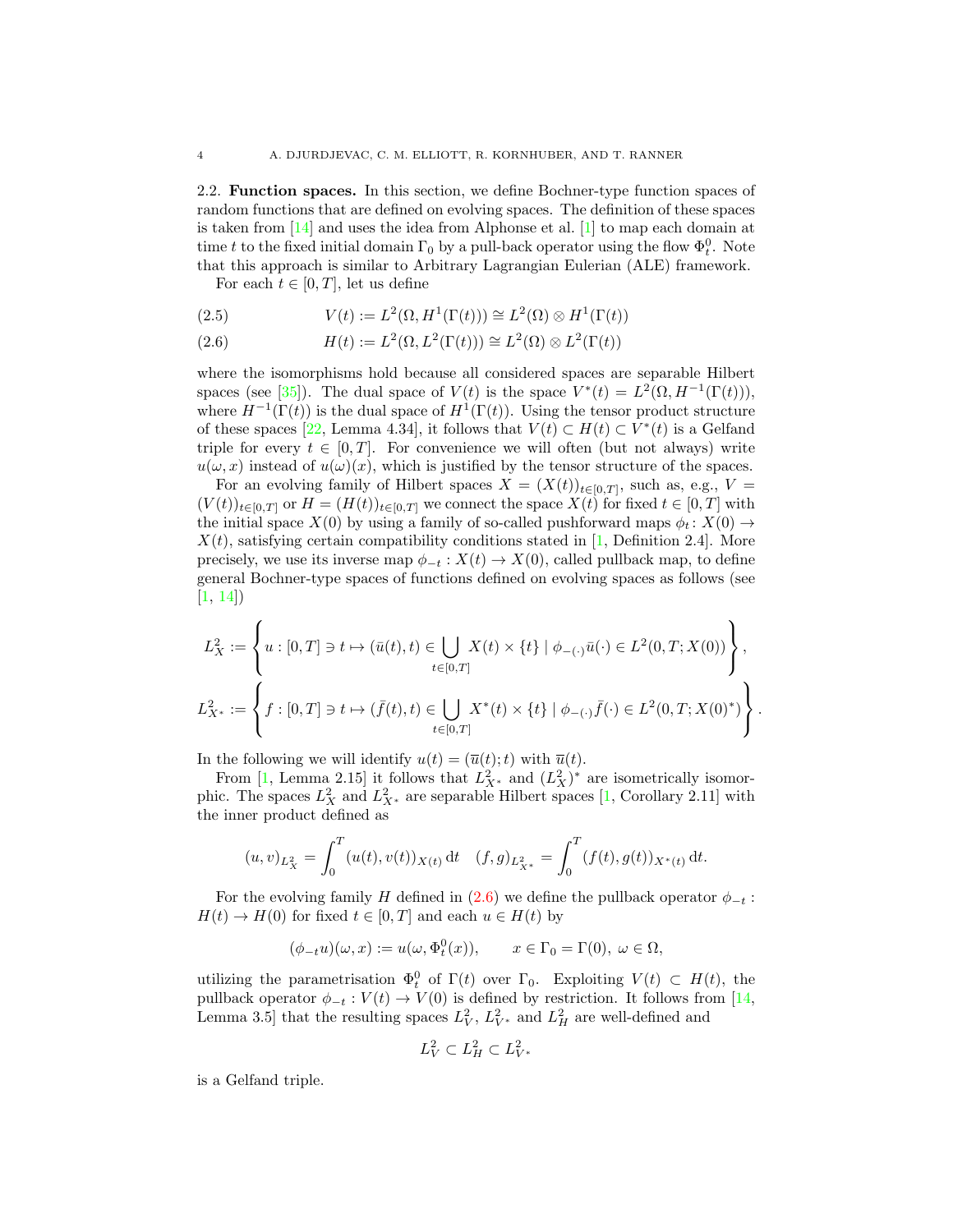2.3. Material derivative. Following  $[14]$ , we introduce a material derivative of sufficiently smooth random functions that takes spatial movement into account.

First let us define the spaces of pushed-forward continuously differentiable functions

$$
\mathcal{C}_X^j := \{ u \in L_X^2 \mid \phi_{-(\cdot)}u(\cdot) \in \mathcal{C}^j([0,T],X(0)) \} \text{ for } j \in \{0,1,2\}.
$$

For  $u \in \mathcal{C}_V^1$  the material derivative  $\partial^{\bullet} u \in \mathcal{C}_V^0$  is defined by

(2.7) 
$$
\partial^{\bullet} u := \phi_t \left( \frac{d}{dt} \phi_{-t} u \right) = u_t + \nabla u \cdot \mathbf{v}.
$$

More precisely, the material derivative of u is defined via a smooth extension  $\tilde{u}$  of u to  $\mathcal{N}_T$  with well-defined derivatives  $\nabla \tilde{u}$  and  $\tilde{u}_t$  and subsequent restriction to

<span id="page-4-0"></span>
$$
\mathcal{G}_T := \bigcup_t \Gamma(t) \times \{t\} \subset \mathcal{N}_T.
$$

Since, due to the smoothness of  $\Gamma(t)$  and  $\Phi_0^t$ , this definition is independent of the choice of particular extension  $\tilde{u}$ , we simply write u in [\(2.7\)](#page-4-0).

Remark 2.1. Replacing classical derivatives in time by weak derivatives leads to a weak material derivative  $\partial^{\bullet}u \in L^2_{V*}$ . It coincides with the strong material derivative for sufficiently smooth functions. As we will concentrate on the smooth case later on, we omit a precise definition here and refer to  $[14,$  Definition 3.9] for details.

<span id="page-4-4"></span>2.4. Weak formulation and well-posedness. We consider an initial value problem for an advection-diffusion equation on the evolving surface  $\Gamma(t)$ ,  $t \in [0, T]$ , which in strong form reads

<span id="page-4-1"></span>(2.8) 
$$
\partial^{\bullet} u - \nabla_{\Gamma} \cdot (\alpha \nabla_{\Gamma} u) + u \nabla_{\Gamma} \cdot v = f
$$

$$
u(0) = u_0
$$

Here the diffusion coefficient  $\alpha$  and the initial function  $u_0$  are random functions, and we set  $f \equiv 0$  for ease of presentation.

.

We will consider weak solutions of  $(2.8)$  from the space

(2.9) 
$$
W(V, H) := \{ u \in L_V^2 \mid \partial^{\bullet} u \in L_H^2 \}
$$

where  $\partial^{\bullet}u$  stands for the weak material derivative.  $W(V, H)$  is a separable Hilbert space with the inner product defined by

$$
(u,v)_{W(V,H)} = \int_0^T \int_{\Omega} (u,v)_{H^1(\Gamma(t))} + \int_0^T \int_{\Omega} (\partial^{\bullet} u, \partial^{\bullet} v)_{L^2(\Gamma(t))}.
$$

Now a *a weak solution* of  $(2.8)$  is a solution of the following problem.

<span id="page-4-3"></span>**Problem 2.1** (Weak form of the random advection-diffusion equation on  $\{\Gamma(t)\}\$ ). Find  $u \in W(V, H)$  that point-wise satisfies the initial condition  $u(0) = u_0 \in V(0)$ and

$$
(2.10) \qquad \int_{\Omega} \int_{\Gamma(t)} \partial^{\bullet} u(t) \varphi + \int_{\Omega} \int_{\Gamma(t)} \alpha(t) \nabla_{\Gamma} u(t) \cdot \nabla_{\Gamma} \varphi + \int_{\Omega} \int_{\Gamma(t)} u(t) \varphi \nabla_{\Gamma} \cdot \mathbf{v}(t) = 0,
$$

for every  $\varphi \in L^2(\Omega, H^1(\Gamma(t)))$  and a.e.  $t \in [0, T]$ .

Existence and uniqueness can be stated on the following assumption.

<span id="page-4-2"></span>**Assumption 2.1.** The diffusion coefficient  $\alpha$  satisfies the following conditions a)  $\alpha \colon \Omega \times \mathcal{G}_T \to \mathbb{R}$  is a  $\mathcal{F} \otimes \mathcal{B}(\mathcal{G}_T)$ -measurable.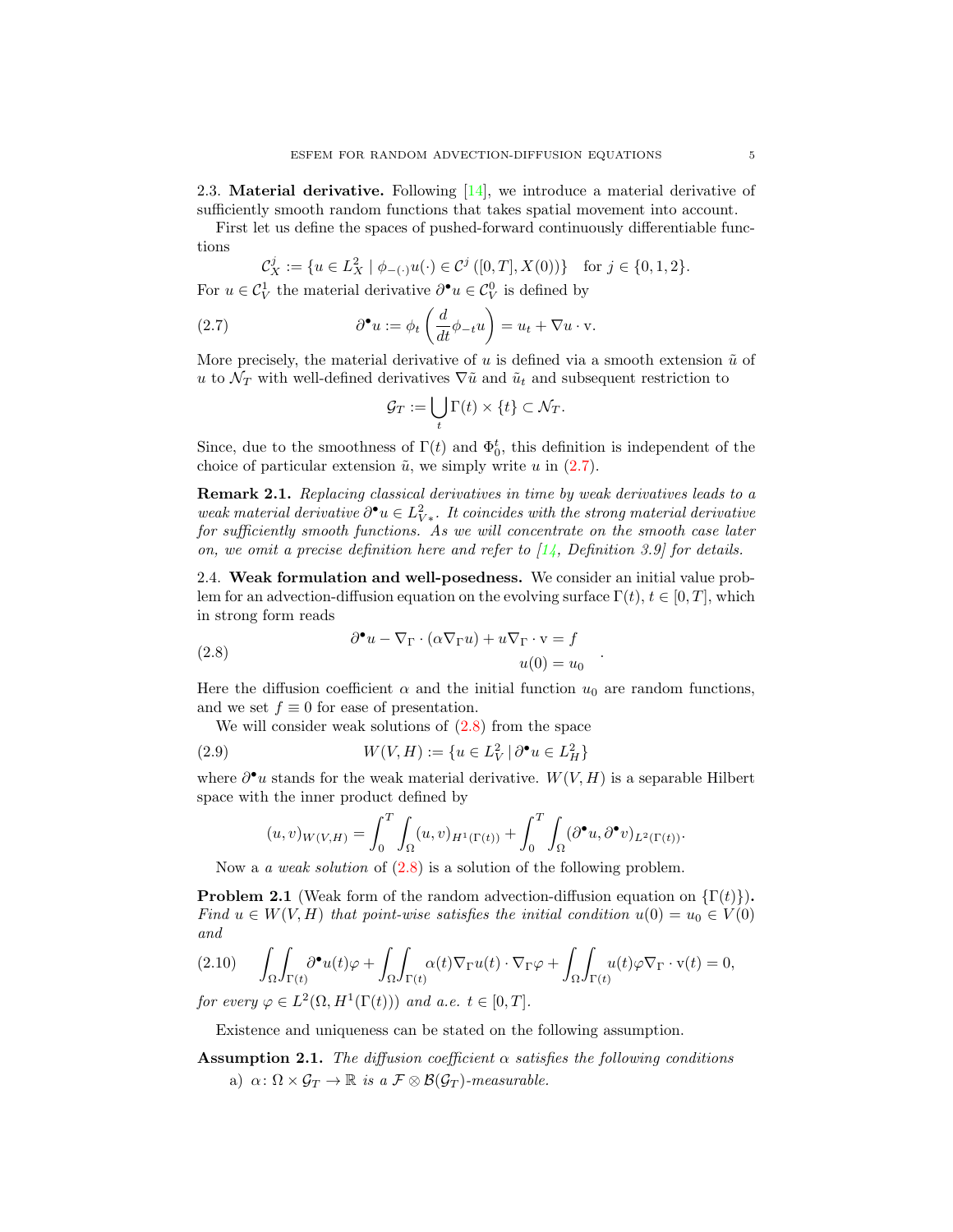- b)  $\alpha(\omega, \cdot, \cdot) \in C^1(\mathcal{G}_T)$  holds for P-a.e  $\omega \in \Omega$ , which implies boundedness of  $|\partial^{\bullet}\alpha(\omega)|$  on  $\mathcal{G}_T$ , and we assume that this bound is uniform in  $\omega \in \Omega$ .
- c)  $\alpha$  is uniformly bounded from above and below in the sense that there exist positive constants  $\alpha_{\min}$  and  $\alpha_{\max}$  such that

(2.11) 
$$
0 < \alpha_{\min} \le \alpha(\omega, x, t) \le \alpha_{\max} < \infty \quad \forall (x, t) \in \mathcal{G}_T
$$

<span id="page-5-0"></span>holds for  $\mathbb{P}\text{-}a.e.$   $\omega \in \Omega$ 

and the initial function satisfies  $u_0 \in L^2(\Omega, H^1(\Gamma_0)).$ 

The following proposition is a consequence of  $[14,$  Theorem 4.9].

Proposition [2.1](#page-4-2). Let Assumption 2.1 hold. Then, under the given assumptions on  $\{\Gamma(t)\}\$ , there is a unique solution  $u \in W(V, H)$  of Problem [2.1](#page-4-3) and we have the a priori bound

$$
||u||_{W(V,H)} \leq C||u_0||_{V(0)}
$$

with some  $C \in \mathbb{R}$ .

The following assumption of the diffusion coefficient will ensure regularity of the solution.

<span id="page-5-1"></span>**Assumption 2.2.** Assume that there exists a constant C independent of  $\omega \in \Omega$ such that

$$
|\nabla_{\Gamma}\alpha(\omega, x, t)| \le C \quad \forall (x, t) \in \mathcal{G}_T
$$

holds for  $\mathbb{P}\text{-almost all }\omega \in \Omega$ .

Note that [\(2.11\)](#page-5-0) and Assumption [2.2](#page-5-1) imply that  $\|\alpha(\omega, t)\|_{C^1(\Gamma(t))}$  is uniformly bounded in  $\omega \in \Omega$ . This will be used later to prove an  $H^2(\Gamma(t))$  bound. In the subsequent error analysis, we will assume further that  $u$  has a path-wise strong material derivative, i.e. that  $u(\omega) \in C_V^1$  holds for all  $\omega \in \Omega$ .

In order to derive a more convenient formulation of Problem [2.1](#page-4-3) with identical solution and test space, we introduce the time dependent bilinear forms

<span id="page-5-3"></span>
$$
m(u, \varphi) := \int_{\Omega} \int_{\Gamma(t)} u\varphi, \quad g(v; u, \varphi) := \int_{\Omega} \int_{\Gamma(t)} u\varphi \nabla_{\Gamma} \cdot v,
$$
  
(2.12)  

$$
a(u, \varphi) := \int_{\Omega} \int_{\Gamma(t)} \alpha \nabla_{\Gamma} u \cdot \nabla_{\Gamma} \varphi, \quad b(v; u, \varphi) := \int_{\Omega} \int_{\Gamma(t)} B(\omega, v) \nabla_{\Gamma} u \cdot \nabla_{\Gamma} \varphi
$$

for  $u, \varphi \in L^2(\Omega, H^1(\Gamma(t)))$  and each  $t \in [0, T]$ . The tensor B in the definition of  $b(v; u, \varphi)$  takes the form

$$
B(\omega, \mathbf{v}) = (\partial^{\bullet} \alpha + \alpha \nabla_{\Gamma} \cdot \mathbf{v}) \mathbf{Id} - 2\alpha D_{\Gamma}(\mathbf{v})
$$

with Id denoting the identity in  $(n+1) \times (n+1)$  and  $(D_\Gamma \mathbf{v})_{ij} = \underline{D}_j \mathbf{v}^i$ . Note that [\(2.3\)](#page-2-1) and the uniform boundedness of  $\partial^{\bullet} \alpha$  on  $\mathcal{G}_T$  imply that  $|B(\omega, v)| \leq C$  holds P-a.e.  $\omega \in \Omega$  with some  $C \in \mathbb{R}$ .

The transport formula for the differentiation of the time dependent surface integral then reads (see e.g.  $[14]$ )

<span id="page-5-2"></span>(2.13) 
$$
\frac{d}{dt}m(u,\varphi) = m(\partial^{\bullet}u,\varphi) + m(u,\partial^{\bullet}\varphi) + g(v;u,\varphi),
$$

where the equality holds a.e. in  $[0, T]$ . As a consequence of  $(2.13)$  $(2.13)$  $(2.13)$ , Problem 2.1 is equivalent to the following formulation with identical solution and test space.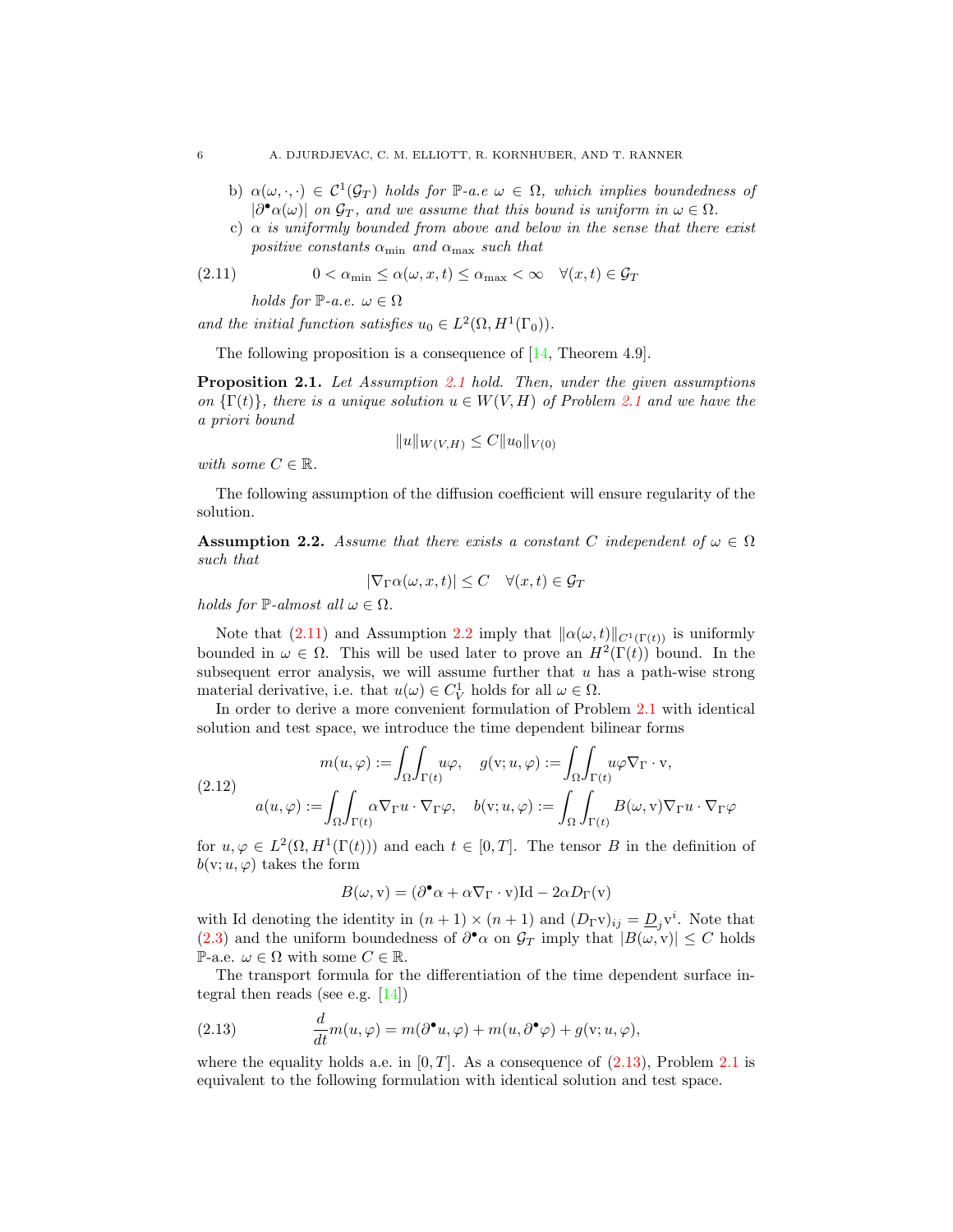<span id="page-6-2"></span>**Problem 2.2** (Weak form of the random advection-diffusion equation on  $\{\Gamma(t)\}\$ ). Find  $u \in W(V, H)$  that point-wise satisfies the initial condition  $u(0) = u_0 \in V(0)$ and

(2.14) 
$$
\frac{d}{dt}m(u,\varphi) + a(u,\varphi) = m(u,\partial^{\bullet}\varphi) \qquad \forall \varphi \in W(V,H).
$$

<span id="page-6-0"></span>This formulation will be used in the sequel.

# <span id="page-6-1"></span>3. Evolving simplicial surfaces

As a first step towards a discretization of the weak formulation  $(2.14)$  we now consider simplicial approximations of the evolving surface  $\Gamma(t)$ ,  $t \in [0, T]$ . Let  $\Gamma_{h,0}$ be an approximation of  $\Gamma_0$  consisting of nondegenerate simplices  $\{E_{j,0}\}_{j=1}^N =: \mathcal{T}_{h,0}$ with vertices  $\{X_{j,0}\}_{j=1}^J \subset \Gamma_0$  such that the intersection of two different simplices is a common lower dimensional simplex or empty. For  $t \in [0, T]$ , we let the vertices  $X_j(0) = X_{j,0}$  evolve with the smooth surface velocity  $X'_j(t) = v(X_j(t), t)$ ,  $j = 1, \ldots, J$ , and consider the approximation  $\Gamma_h(t)$  of  $\Gamma(t)$  consisting of the corresponding simplices  $\{E_j(t)\}_{j=1}^M =: \mathcal{T}_h(t)$ . We assume that shape regularity of  $\mathcal{T}_h(t)$ holds uniformly in  $t \in [0, T]$  and that  $\mathcal{T}_h(t)$  is quasi-uniform, uniformly in time, in the sense that

$$
h := \sup_{t \in (0,T)} \max_{E(t) \in \mathcal{T}_h(t)} \text{diam}\, E(t) \ge \inf_{t \in (0,T)} \min_{E(t) \in \mathcal{T}_h(t)} \text{diam}\, E(t) \ge ch
$$

holds with some  $c \in \mathbb{R}$ . We also assume that  $\Gamma_h(t) \subset \mathcal{N}(t)$  for  $t \in [0, T]$  and, in addition to [\(2.4\)](#page-2-0), that for every  $p \in \Gamma(t)$  there is a unique  $x(p, t) \in \Gamma_h(t)$  such that

(3.1) 
$$
p = x(p, t) + d(x(p, t), t)\nu(p, t).
$$

Note that  $\Gamma_h(t)$  can be considered as interpolation of  $\Gamma(t)$  in  $\{X_j(t)\}_{j=1}^J$  and a discrete analogue of the space time domain  $\mathcal{G}_T$  is given by

<span id="page-6-5"></span>
$$
\mathcal{G}_T^h := \bigcup_t \Gamma_h(t) \times \{t\}.
$$

We define the tangential gradient of a sufficiently smooth function  $\eta_h: \Gamma_h(t) \to \mathbb{R}$ in an element-wise sense, i.e., we set

$$
\nabla_{\Gamma_h} \eta_h|_E = \nabla \eta_h - \nabla \eta_h \cdot \nu_h \nu_h, \qquad E \in \mathcal{T}_h(t).
$$

Here  $\nu_h$  stands for the element-wise outward unit normal to  $E \subset \Gamma_h(t)$ . We use the notation  $\nabla_{\Gamma_h} \eta_h = (\underline{D}_{h,1} \eta_h, \dots, \underline{D}_{h,n+1} \eta_h).$ 

We define the discrete velocity  $V_h$  of  $\Gamma_h(t)$  by interpolation of the given velocity v, i.e. we set

$$
V_h(X(t),t) := \tilde{I}_h v(X(t),t), \qquad X(t) \in \Gamma_h(t),
$$

with  $\tilde{I}_h$  denoting piecewise linear interpolation in  $\{X_j(t)\}_{j=1}^J$ .

We consider the Gelfand triple on  $\Gamma_h(t)$ 

(3.2) 
$$
L^{2}(\Omega, H^{1}(\Gamma_{h}(t))) \subset L^{2}(\Omega, L^{2}(\Gamma_{h}(t))) \subset L^{2}(\Omega, H^{-1}(\Gamma_{h}(t)))
$$

and denote

<span id="page-6-4"></span><span id="page-6-3"></span>
$$
\mathcal{V}_h(t) := L^2(\Omega, H^1(\Gamma_h(t))) \quad \text{and} \quad \mathcal{H}_h(t) := L^2(\Omega, L^2(\Gamma_h(t))).
$$

As in the continuous case, this leads to the following Gelfand triple of evolving Bochner-Sobolev spaces

(3.3) 
$$
L^2_{\mathcal{V}_h(t)} \subset L^2_{\mathcal{H}_h(t)} \subset L^2_{\mathcal{V}_h^*(t)}.
$$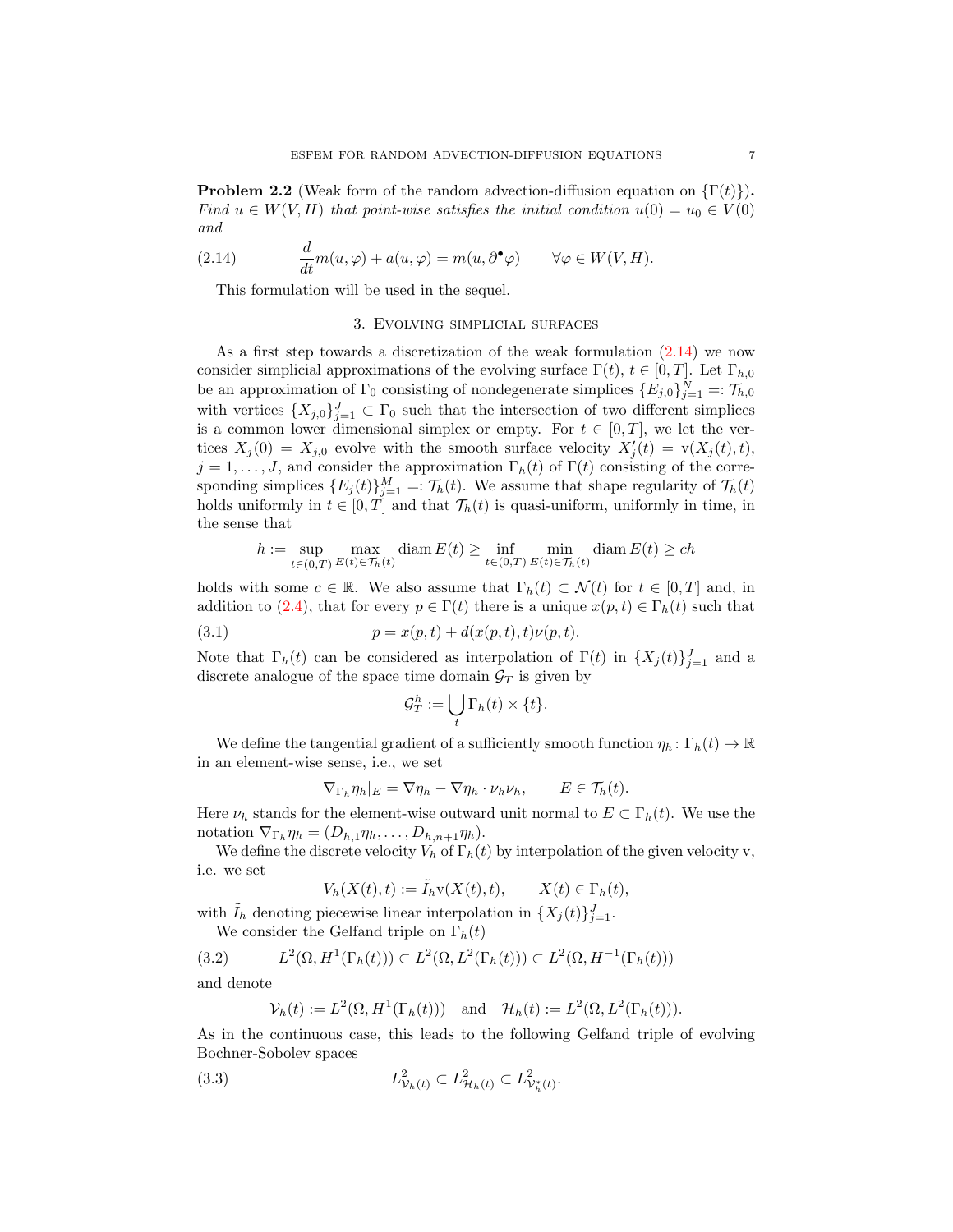The discrete velocity  $V_h$  induces a discrete strong material derivative in terms of an element-wise version of [\(2.7\)](#page-4-0), i.e., for sufficiently smooth functions  $\phi_h \in L^2_{\mathcal{V}_h}$ and any  $E(t) \in \Gamma_h(t)$  we set

(3.4) 
$$
\partial_h^{\bullet} \phi_h|_{E(t)} := (\phi_{h,t} + V_h \cdot \nabla \phi_h)|_{E(t)}.
$$

We define discrete analogues to the bilinear forms introduced in  $(2.12)$  on  $\mathcal{V}_h(t) \times$  $\mathcal{V}_h(t)$  according to

$$
m_h(u_h, \varphi_h) := \int_{\Omega} \int_{\Gamma_h(t)} u_h \varphi_h, \qquad g_h(V_h; u_h, \varphi_h) := \int_{\Omega} \int_{\Gamma_h(t)} u_h \varphi_h \nabla_{\Gamma_h} \cdot V_h,
$$

$$
a_h(u_h, \varphi_h) := \int_{\Omega} \int_{\Gamma_h(t)} \alpha^{-l} \nabla_{\Gamma_h} u_h \cdot \nabla_{\Gamma_h} \varphi_h,
$$

$$
b_h(V_h; \phi, U_h) := \sum_{E(t) \in \mathcal{T}_h(t)} \int_{\Omega} \int_{E(t)} B_h(\omega, V_h) \nabla_{\Gamma_h} \phi \cdot \nabla_{\Gamma_h} U_h
$$

involving the tensor

<span id="page-7-1"></span>
$$
B_h(\omega, V_h) = (\partial_h^{\bullet} \alpha^{-l} + \alpha^{-l} \nabla_{\Gamma_h} \cdot V_h) \text{Id} - 2\alpha^{-l} D_h(V_h)
$$

denoting  $(D_h(V_h))_{ij} = \underline{D}_{h,j} V_h^i$ . Here, we denote

(3.5) 
$$
\alpha^{-l}(\omega, x, t) := \alpha(\omega, p(x, t), t) \quad \omega \in \Omega, \ (x, t) \in \mathcal{G}_T^h
$$

exploiting  $\{\Gamma_h(t)\}\subset \mathcal{N}(t)$  and  $(2.4)$ . Later  $\alpha^{-l}$  will be called the inverse lift of  $\alpha$ . Note that  $\alpha^{-l}$  satisfies a discrete version of Assumption [2.1](#page-4-2) and [2.2.](#page-5-1) In particular,

 $\alpha^{-l}$  is an  $\mathcal{F} \otimes \mathcal{B}(\mathcal{G}_T^h)$ -measurable function,  $\alpha^{-l}(\omega, \cdot, \cdot)|_{E_T} \in \mathcal{C}^1(E_T)$  for all spacetime elements  $E_T := \bigcup_t E(t) \times \{t\}$ , and  $\alpha_{\min} \leq \alpha^{-l}(\omega, x, t) \leq \alpha_{\max}$  for all  $\omega \in \Omega$ ,  $(x,t)\in \mathcal{G}_T^h.$ 

The next lemma provides a uniform bound for the divergence of  $V_h$  and the norm of the tensor  $B_h$  that follows from the geometric properites of  $\Gamma_h(t)$  in analogy to [\[20,](#page-23-13) Lemma 3.3].

<span id="page-7-0"></span>**Lemma 3.1.** Under the above assumptions on  $\{\Gamma_h(t)\}\$ , it holds

$$
\sup_{t \in [0,T]} (||\nabla_{\Gamma_h} \cdot V_h||_{L^{\infty}(\Gamma_h(t))} + ||B_h||_{L^2(\Omega, L^{\infty}(\Gamma_h(t)))}) \leq c \sup_{t \in [0,T]} ||v(t)||_{\mathcal{C}^2(\mathcal{N}_T)}
$$

with a constant c depending only on the initial hypersurface  $\Gamma_0$  and the uniform shape regularity and quasi-uniformity of  $\mathcal{T}_h(t)$ .

Since the probability space does not depend on time, the discrete analogue of the corresponding transport formulae hold, where the discrete material velocity and discrete tangential gradients are understood in an element-wise sense. The resulting discrete result is stated for example in [\[17,](#page-23-4) Lemma 4.2]. The following lemma follows by integration over  $\Omega$ .

<span id="page-7-2"></span>**Lemma 3.2** (Transport lemma for triangulated surfaces). Let  $\{\Gamma_h(t)\}\$ be a family of triangulated surfaces evolving with discrete velocity  $V_h$ . Let  $\phi_h$ ,  $\eta_h$  be time dependent functions such that the following quantities exist. Then

$$
\frac{d}{dt} \int_{\Omega} \int_{\Gamma_h(t)} \phi_h = \int_{\Omega} \int_{\Gamma_h(t)} \partial_h^{\bullet} \phi_h + \phi_h \nabla_{\Gamma_h} \cdot V_h.
$$

In particular,

<span id="page-7-3"></span>(3.6) 
$$
\frac{d}{dt}m_h(\phi_h, \eta_h) = m(\partial_h^{\bullet} \phi_h, \eta_h) + m(\phi_h, \partial_h^{\bullet} \eta_h) + g_h(V_h; \phi_h, \eta_h).
$$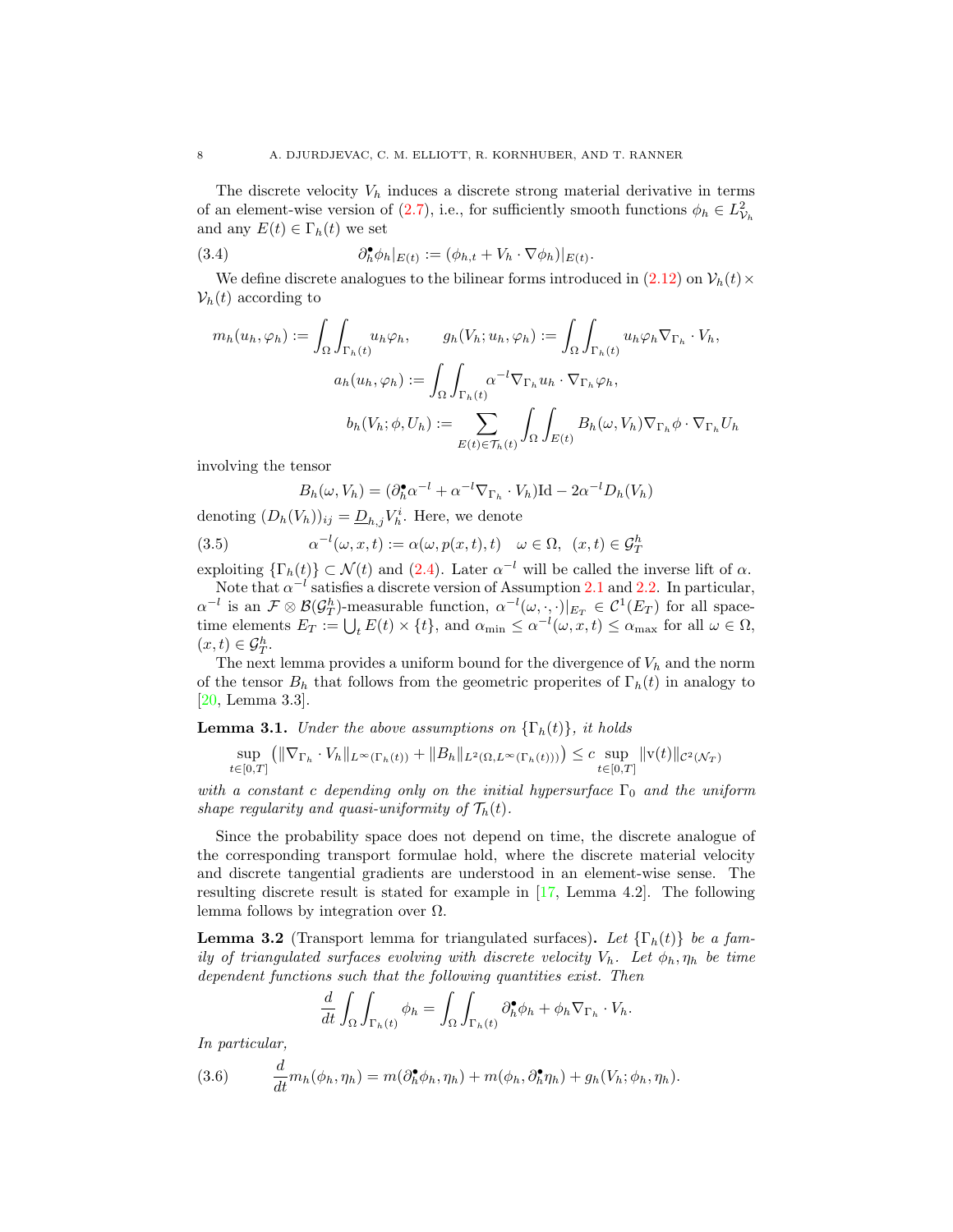#### 4. Evolving surface finite element methods

<span id="page-8-0"></span>Following [\[16\]](#page-23-3), we now introduce an evolving surface finite element discretization (ESFEM) of Problem [2.2.](#page-6-2)

4.1. Finite elements on simplicial surfaces. For each  $t \in [0, T]$  we define the evolving finite element space

(4.1) 
$$
S_h(t) := \{ \eta \in C(\Gamma_h(t)) \mid \eta_E \text{ is affine } \forall E \in \mathcal{T}_h(t) \}.
$$

We denote by  $\{\chi_i(t)\}_{i=1,\dots,J}$  the nodal basis of  $S_h(t)$ , i.e.  $\chi_i(X_i(t), t) = \delta_{ij}$ (Kronecker- $\delta$ ). These basis functions satisfy the transport property [\[17,](#page-23-4) Lemma 4.1]

$$
\partial_h^{\bullet} \chi_j = 0.
$$

We consider the following Gelfand triple

$$
(4.3) \tSh(t) \subset Lh(t) \subset Sh*(t),
$$

where all three spaces algebraically coincide but are equipped with different norms inherited from the corresponding continuous counterparts, i.e.,

$$
S_h(t) := (S_h(t), \|\cdot\|_{H^1(\Gamma_h(t))}) \text{ and } L_h(t) := (S_h(t), \|\cdot\|_{L^2(\Gamma_h(t))}).
$$

The dual space  $S_h^*(t)$  consists of all continuous linear functionals on  $S_h(t)$  and is equipped with the standard dual norm

<span id="page-8-2"></span><span id="page-8-1"></span>
$$
\|\psi\|_{S_h^*(t)} := \sup_{\{\eta \in S_h(t) \mid \|\eta\|_{H^1(\Gamma_h(t))} = 1\}} |\psi(\eta)|.
$$

Note that all three norms are equivalent as norms on finite dimensional spaces, which implies that  $(4.3)$  is the Gelfand triple. As a discrete counterpart of  $(3.2)$ , we introduce the Gelfand triple

(4.4) 
$$
L^{2}(\Omega, S_{h}(t)) \subset L^{2}(\Omega, L_{h}(t)) \subset L^{2}(\Omega, S_{h}^{*}(t)).
$$

Setting

$$
V_h(t) := L^2(\Omega, S_h(t)) \quad H_h(t) := L^2(\Omega, L_h(t)) \quad V_h^*(t) := L^2(\Omega, S_h^*(t))
$$

we obtain the finite element analogue

(4.5) 
$$
L^2_{V_h(t)} \subset L^2_{H_h(t)} \subset L^2_{V_h^*(t)}
$$

of the Gelfand triple [\(3.3\)](#page-6-4) of evolving Bochner-Sobolev spaces. Let us note that since the sample space  $\Omega$  is independent of time, it holds

<span id="page-8-3"></span>(4.6) 
$$
L^2(\Omega, L_X^2) \cong L^2(\Omega) \otimes L_X^2 \cong L^2_{L^2(\Omega, X)}
$$

for any evolving family of separable Hilbert spaces  $X$  (see, e.g., Section [3\)](#page-6-0). We will exploit this isomorphism for  $X = S_h$  in the following definition of the solution space for the semi-discrete problem, where we will rather consider the problem in a path-wise sense.

We define the solution space for the semi-discrete problem as the space of functions that are smooth for each path in the sense that  $\phi_h(\omega) \in C_{S_h}^1$  holds for all  $\omega \in \Omega$ . Hence,  $\partial_h^{\bullet} \phi_h$  is defined path-wise for path-wise smooth functions. In addition, we require  $\partial_h^{\bullet} \phi_h(t) \in H_h(t)$  to define the semi-discrete solution space

$$
W_h(V_h, H_h) := L^2(\Omega, \mathcal{C}_{S_h}^1).
$$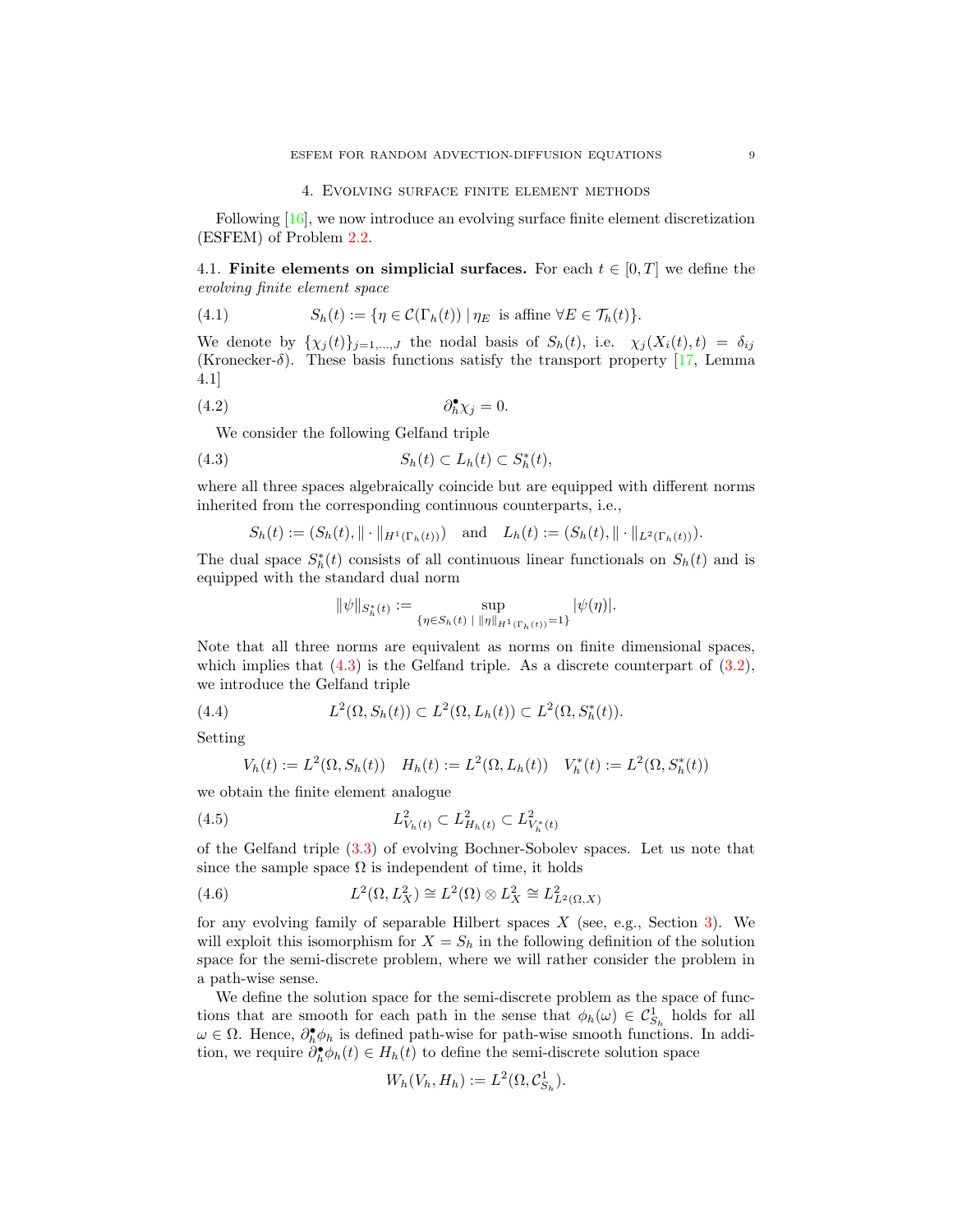The scalar product of this space is defined by

$$
(U_h, \phi_h)_{W_h(V_h, H_h)} := \int_0^T \int_{\Omega} (U_h, \phi_h)_{H^1(\Gamma_h(t))} + \int_0^T \int_{\Omega} (\partial_h^{\bullet} U_h, \partial_h^{\bullet} \phi_h)_{L^2(\Gamma_h(t))}
$$

with the associated norm  $\|\cdot\|_{W_h(V_h,H_h)}$ .

The semi-discrete approximation of Problem [2.2,](#page-6-2) on  $\{\Gamma_h(t)\}\$ now reads as follows.

<span id="page-9-1"></span>**Problem 4.1** (ESFEM discretization in space). Find  $U_h \in W_h(V_h, H_h)$  that pointwise satisfies the initial condition  $U_h(0) = U_{h,0} \in V_h(0)$  and

<span id="page-9-6"></span>(4.7) 
$$
\frac{d}{dt}m_h(U_h,\varphi)+a_h(U_h,\varphi)=m_h(U_h,\partial_h^{\bullet}\varphi) \qquad \forall \varphi \in W_h(V_h,H_h).
$$

In contrast to  $W(V, H)$ , the semidiscrete space  $W_h(V_h, H_h)$  is not complete so that the proof of the following existence and stability result requires a different kind of argument.

<span id="page-9-5"></span>**Theorem 4.1.** The semi-discrete problem  $(4.9)$  has a unique solution  $U_h \in W_h(V_h, H_h)$ which satisfies the stability property

<span id="page-9-4"></span>
$$
(4.8) \t\t\t\t ||U_h||_{W(V_h, H_h)} \leq C||U_{h,0}||_{V_h(0)}
$$

with a mesh-independent constant C depending only on T,  $\alpha_{\min}$ , and the bound for  $\|\nabla_{\Gamma_h} \cdot V_h\|_{\infty}$  from Lemma [3.1.](#page-7-0)

*Proof.* In analogy to Subsection [2.4,](#page-4-4) Problem [4.1](#page-9-1) is equivalent to find  $U_h \in W_h(V_h, H_h)$ that point-wise satisfies the initial condition  $U_h(0) = U_{h,0} \in V_h(0)$  and

<span id="page-9-0"></span>(4.9) 
$$
m_h(\partial_h^{\bullet} U_h, \varphi) + a(U_h, \varphi) + g(V_h; U_h, \varphi) = 0
$$

for every  $\varphi \in L^2(\Omega, S_h(t))$  and a.e.  $t \in [0, T]$ .

Let  $\omega \in \Omega$  be arbitrary but fixed. We start with considering the deterministic path-wise problem to find  $U_h(\omega) \in \mathcal{C}_{S_h}^1$  such that  $U_h(\omega; 0) = U_{h,0}(\omega)$  and (4.10)

<span id="page-9-2"></span>
$$
\int_{\Gamma_h(t)} \partial_h^{\bullet} U_h(\omega) \varphi + \int_{\Gamma_h(t)} \alpha^{-l}(\omega) \nabla_{\Gamma_h} U_h(\omega) \cdot \nabla_{\Gamma_h} \varphi + \int_{\Gamma_h(t)} U_h(\omega) \varphi \nabla_{\Gamma_h} \cdot V_h = 0
$$

holds for all  $\varphi \in S_h(t)$  and a.e.  $t \in [0, T]$ . Following Dziuk & Elliott [\[17,](#page-23-4) Section 4.6], we insert the nodal basis representation

(4.11) 
$$
U_h(\omega, t, x) = \sum_{j=1}^J U_j(\omega, t) \chi_j(x, t)
$$

into [\(4.10\)](#page-9-2) and take  $\varphi = \chi_i(t) \in S_h(t)$ ,  $i = 1, \ldots, J$ , as test functions. Now the transport property  $(4.2)$  implies

<span id="page-9-3"></span>
$$
(4.12) \quad \sum_{j=1}^{J} \frac{\partial}{\partial t} U_j(\omega) \int_{\Gamma_h(t)} \chi_j \chi_i + \sum_{j=1}^{J} U_j(\omega) \int_{\Gamma_h(t)} \alpha^{-l}(\omega) \nabla_{\Gamma_h} \chi_j \cdot \nabla_{\Gamma_h} \chi_i + \sum_{j=1}^{J} U_j(\omega) \int_{\Gamma_h(t)} \chi_j \chi_i \nabla_{\Gamma_h} \cdot V_h = 0.
$$

We introduce the evolving mass matrix  $M(t)$  with coefficients

$$
M(t)_{ij} := \int_{\Gamma_h(t)} \chi_i(t) \chi_j(t),
$$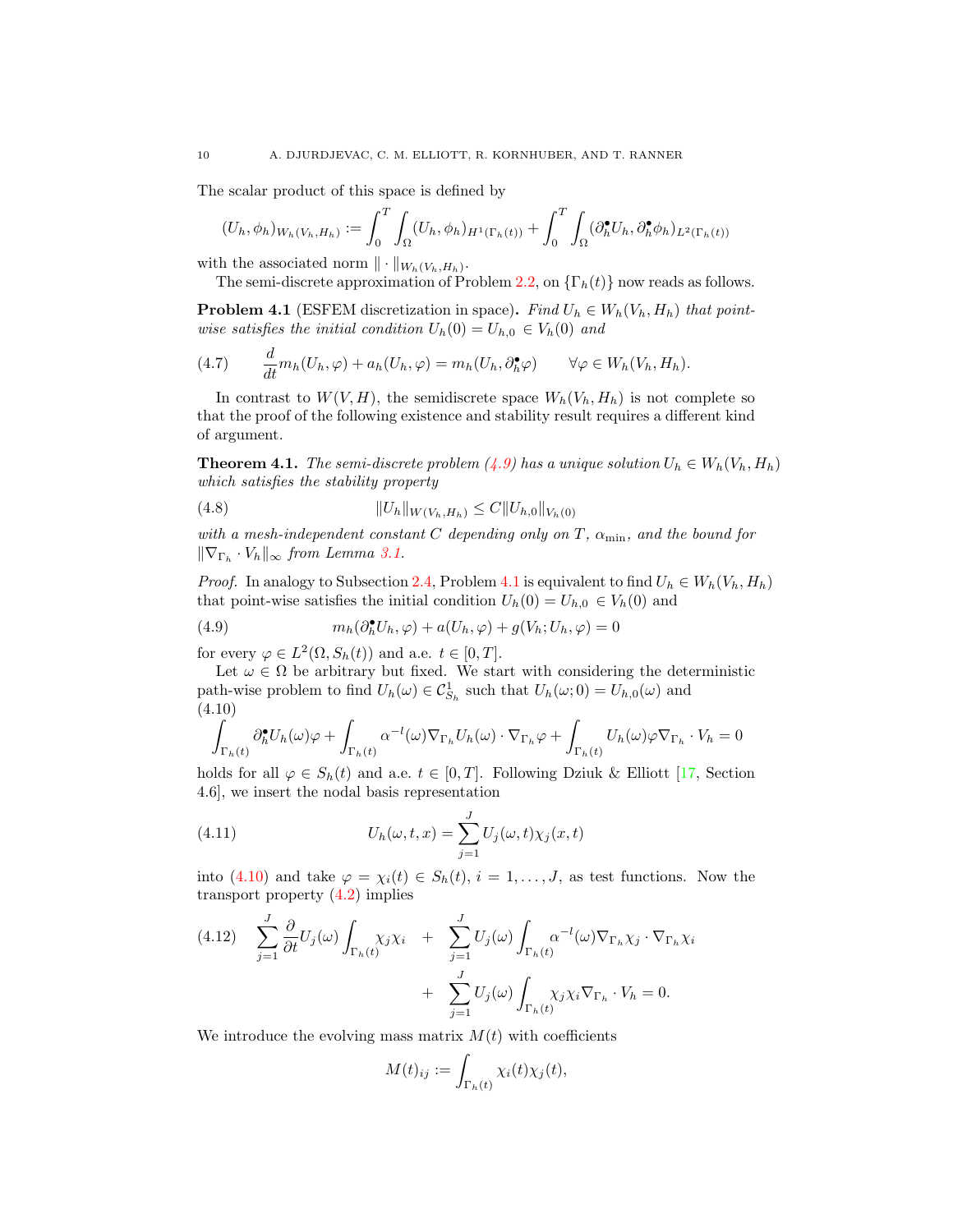and the evolving stiffness matrix  $S(\omega, t)$  with coefficients

$$
S(\omega, t)_{ij} := \int_{\Gamma_h(t)} \alpha^{-l}(\omega, t) \nabla_{\Gamma_h} \chi_j(t) \nabla_{\Gamma_h} \chi_i(t).
$$

From [\[17,](#page-23-4) Proposition 5.2] it follows

$$
\frac{dM}{dt}=M'
$$

where

$$
M'(t)_{ij} := \int_{\Gamma_h(t)} \chi_j(t) \chi_i(t) \nabla_{\Gamma_h} \cdot V_h(t).
$$

Therefore, we can write [\(4.12\)](#page-9-3) as the following linear initial value problem

(4.13) 
$$
\frac{\partial}{\partial t}(M(t)U(\omega,t)) + S(\omega,t)U(\omega,t) = 0, \qquad U(\omega,0) = U_0(\omega),
$$

for the unknown vector  $U(\omega, t) = (U_j(\omega, t))_{i=1}^J$  of coefficient functions. As in [\[17\]](#page-23-4), there exists an unique path-wise semi-discrete solution  $U_h(\omega) \in \mathcal{C}_{S_h}^1$ , since the matrix  $M(t)$  is uniformly positive definite on [0, T] and the stiffness matrix  $S(\omega, t)$ is positive semi-definite for every  $\omega \in \Omega$ . Note that the time regularity of  $U_h(\omega)$ follows from  $M, S(\omega) \in C^1(0,T)$  which in turn is a consequence of our assumptions on the time regularity of the evolution of  $\Gamma_h(t)$ .

The next step is to prove the measurability of the map  $\Omega \ni \omega \mapsto U_h(\omega) \in C^1_{S_h}$ . On  $\mathcal{C}_{S_h}^1$  we consider the Borel  $\sigma$ -algebra induced by the norm

(4.14) 
$$
||U_h||_{\mathcal{C}_{S_h}^1}^2 := \int_0^T ||U_h(t)||_{H^1(\Gamma_h(t))}^2 + ||\partial_h^{\bullet} U_h(t)||_{L^2(\Gamma_h(t))}^2.
$$

We write  $(4.12)$  in the following form

$$
\frac{\partial}{\partial t}U(\omega, t) + A(\omega, t)U(\omega, t) = 0, \qquad U(\omega, 0) = U_0(\omega),
$$

where

$$
A(\omega, t) := M^{-1}(t) (M'(t) + S(\omega, t)).
$$

As  $U_{h,0} \in V_h(0)$ , the function  $\omega \mapsto U_0(\omega)$  is measurable and since  $\alpha^{-l}$  is a  $\mathcal{F} \otimes \mathcal{B}(\mathcal{G}_T^h)$ -measurable function, it follows from Fubini's Theorem [\[23,](#page-23-10) Sec. 36, Thm. C] that

$$
\Omega \ni \omega \mapsto (U_0(\omega), A(\omega)) \in \mathbb{R}^J \times (C^1([0, T], \mathbb{R}^J), \|\cdot\|_{\infty})
$$

is measurable function. Utilizing Gronwall's lemma it can be shown that the mapping

$$
\mathbb{R}^{J} \times (C^1([0,T], \mathbb{R}^{J}), \|\cdot\|_{\infty}) \ni (U_0, A) \mapsto U \in (C^1([0,T], \mathbb{R}^{J}), \|\cdot\|_{\infty})
$$

is continuous. Furthermore, the mapping

$$
\left(C^1\left([0,T],\mathbb{R}^J\right),\|\cdot\|_{\infty}\right)\ni U\mapsto U\in \left(C^1\left([0,T],\mathbb{R}^J\right),\|\cdot\|_2\right)
$$

with

$$
||U||_2^2 := \int_0^T ||U(t)||_{\mathbb{R}^J}^2 + ||\frac{d}{dt}U(t)||_{\mathbb{R}^J}^2
$$

is continuous. Exploiting that the triangulation  $\mathcal{T}_h(t)$  of  $\Gamma_h(t)$  is quasi-uniform, uniformly in time, the continuity of the linear mapping

$$
(C^1([0,T],\mathbb{R}^J),\|\cdot\|_2)\ni U\mapsto U_h\in \mathcal{C}_{S_h}^1
$$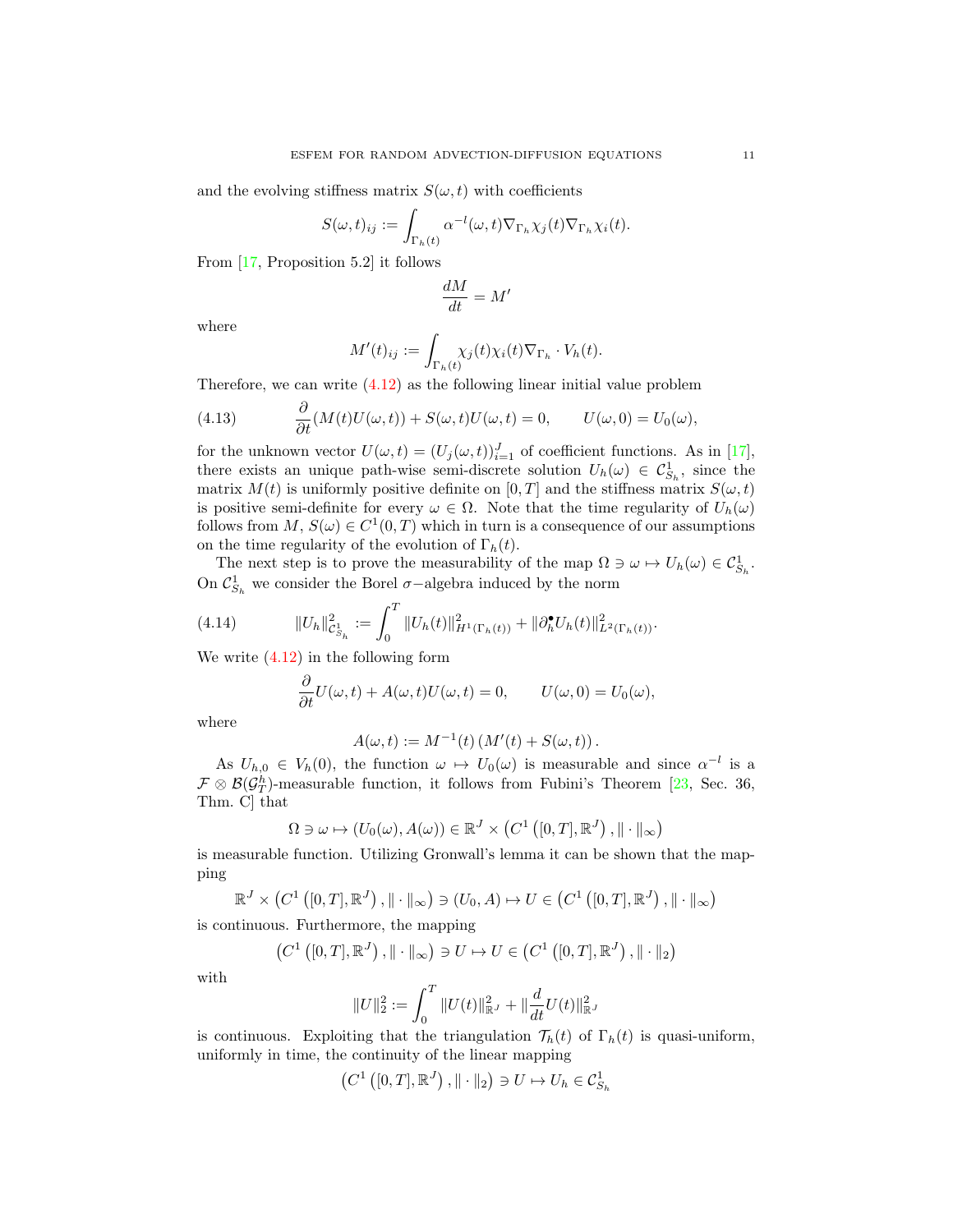follows from the triangle inequality and the Cauchy-Schwarz inequality. We finally conclude that the function

$$
\Omega \ni \omega \mapsto U_h(\omega) \in \mathcal{C}_{S_h}^1
$$

is measurable as a composition of measurable and continuous mappings.

The next step is to prove the stability property [\(4.8\)](#page-9-4). For each fixed  $\omega \in \Omega$ , path-wise stability results from [\[17,](#page-23-4) Lemma 4.3] imply

(4.15) 
$$
||U_h(\omega)||_{\mathcal{C}_{S_h}^1}^2 \leq C||U_{h,0}(\omega)||_{H^1(\Gamma_h(0))}^2
$$

where  $C = C(\alpha_{\min}, \alpha_{\max}, V_h, T, \mathcal{G}_h^T)$  is independent of  $\omega$  and  $U_{h,0}(x) \in L^2(\Omega)$ . Integrating  $(4.15)$  over  $\Omega$  we get the bound

<span id="page-11-0"></span>
$$
||U_h||_{W(V_h, H_h)} = ||U_h||^2_{L^2(\Omega, \mathcal{C}_{S_h}^1)} \leq C||U_{h,0}||^2_{V_h(0)}.
$$

In particular, we have  $U_h \in W_h(V_h, H_h)$ .

It is left to show that  $U_h$  solves  $(4.9)$  and thus Problem [4.1.](#page-9-1) Exploiting the tensor product structure of the test space  $L^2(\Omega, S_h(t)) \cong L^2(\Omega) \otimes S_h(t)$  (see [\(4.6\)](#page-8-3)), we find that

$$
\{\varphi_h(x,t)\eta(\omega) \,|\, \varphi_h(t) \in S_h(t), \eta \in L^2(\Omega)\} \subset L^2(\Omega) \otimes S_h(t)
$$

is a dense subset of  $L^2(\Omega, S_h(t))$ . Taking any test function  $\varphi_h(x, t)\eta(\omega)$  from this dense subset, we first insert  $\varphi_h(x,t) \in S_h(t)$  into the pathwise problem [\(4.10\)](#page-9-2), then multiply with  $\eta(\omega)$ , and finally integrate over  $\Omega$  to establish [\(4.9\)](#page-9-0). This completes the proof.  $\square$ 

4.2. Lifted finite elements. We exploit [\(3.1\)](#page-6-5) to define the lift  $\eta_h^l(\cdot, t) \colon \Gamma(t) \to \mathbb{R}$ of functions  $\eta_h(\cdot, t) \colon \Gamma_h(t) \to \mathbb{R}$  by

$$
\eta_h^l(p, t) := \eta_h(x(p, t)), \quad p \in \Gamma(t).
$$

Conversely, [\(2.4\)](#page-2-0) is utilized to define the inverse lift  $\eta^{-l}(\cdot,t): \Gamma_h(t) \to \mathbb{R}$  of functions  $\eta(\cdot,t): \Gamma(t) \to \mathbb{R}$  by

$$
\eta^{-l}(x,t) := \eta(p(x,t),t), \quad x \in \Gamma_h(t).
$$

These operators are inverse to each other, i.e.,  $(\eta^{-l})^l = (\eta^l)^{-l} = \eta$ , and, taking characteristic functions  $\eta_h$ , each element  $E(t) \in \mathcal{T}_h(t)$  has its unique associated lifted element  $e(t) \in \mathcal{T}_h^l(t)$ . Recall that the inverse lift  $\alpha^{-1}$  of the diffusion coefficient  $\alpha$  was already introduced in [\(3.5\)](#page-7-1).

The next lemma states equivalence relations between corresponding norms on  $\Gamma(t)$  and  $\Gamma_h(t)$  that follow directly from their deterministic counterparts (see [\[15\]](#page-23-2)).

<span id="page-11-1"></span>**Lemma 4.1.** Let  $t \in [0,T], \omega \in \Omega$ , and let  $\eta_h(\omega) \colon \Gamma_h(t) \to \mathbb{R}$  with the lift  $\eta_h^l(\omega) \colon \Gamma \to \mathbb{R}$ . Then for each plane simplex  $E \subset \Gamma_h(t)$  and its curvilinear lift  $e \subset \Gamma(t)$ , there is a constant  $c > 0$  independent of E, h, t, and  $\omega$  such that

$$
(4.16) \qquad \frac{1}{c} \|\eta_h\|_{L^2(\Omega, L^2(E))} \le \|\eta_h^l\|_{L^2(\Omega, L^2(e))} \le c \|\eta_h\|_{L^2(\Omega, L^2(E))}
$$

$$
(4.17) \qquad \frac{1}{c} \|\nabla_{\Gamma_h} \eta_h\|_{L^2(\Omega, L^2(E))} \le \|\nabla_{\Gamma} \eta_h^l\|_{L^2(\Omega, L^2(e))} \le c \|\nabla_{\Gamma_h} \eta_h\|_{L^2(\Omega, L^2(E))}
$$

$$
(4.18) \qquad \frac{1}{c} \|\nabla^2_{\Gamma_h} \eta_h\|_{L^2(\Omega, L^2(E))} \le c \|\nabla^2_{\Gamma} \eta_h^l\|_{L^2(\Omega, L^2(e))} + ch \|\nabla_{\Gamma} \eta_h^l\|_{L^2(\Omega, L^2(e))},
$$

if the corresponding norms are finite.

1

1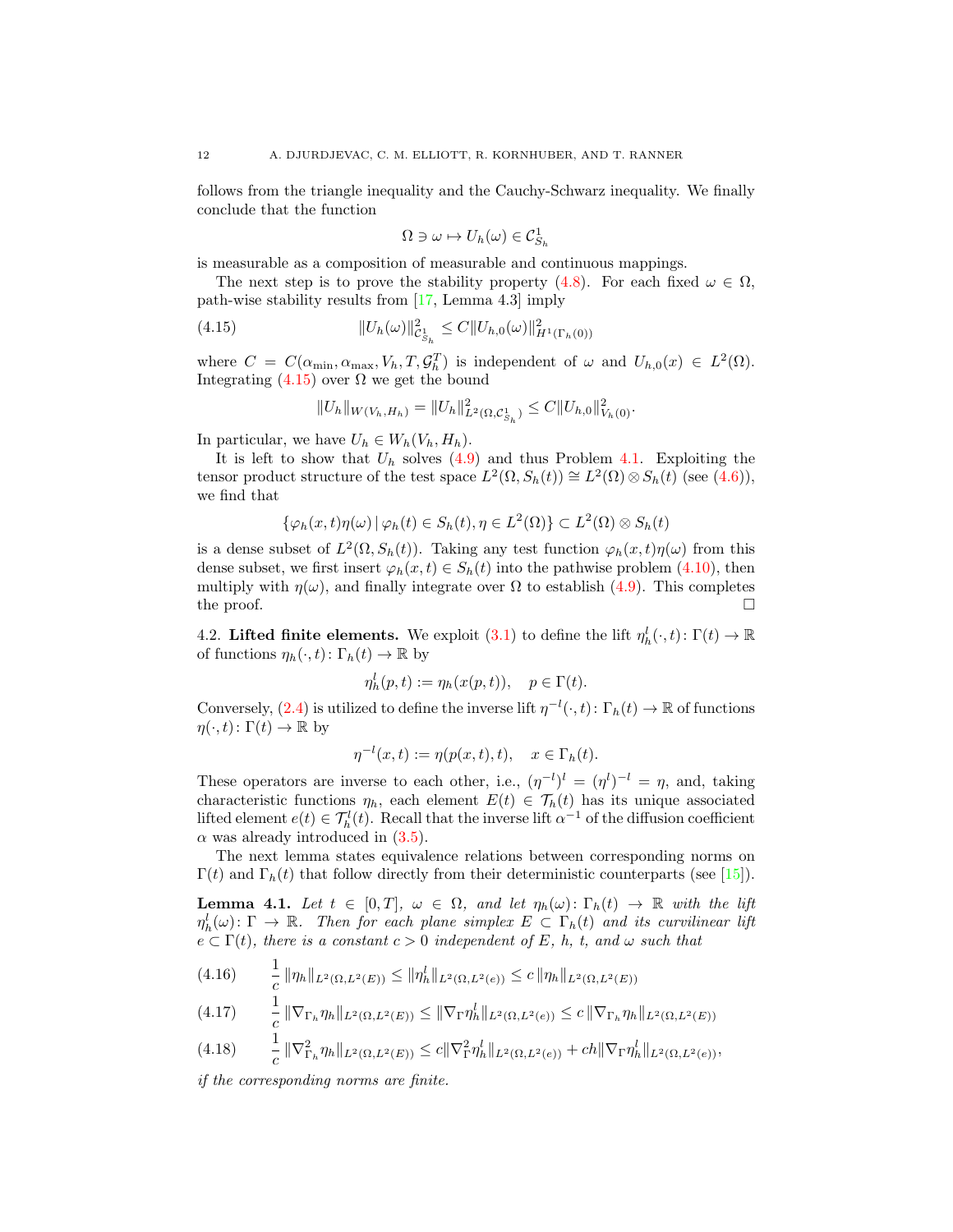The motion of the vertices of the triangles  $E(t) \in {\mathcal{T}_h(t)}$  induces a discrete velocity  $v_h$  of the surface  $\{\Gamma(t)\}\)$ . More precisely, for a given trajectory  $X(t)$  of a point on  $\{\Gamma_h(t)\}\$  with velocity  $V_h(X(t), t)$  the associated discrete velocity  $v_h$  in  $Y(t) = p(X(t), t)$  on  $\Gamma(t)$  is defined by

<span id="page-12-2"></span>(4.19) 
$$
v_h(Y(t),t) = Y'(t) = \frac{\partial p}{\partial t}(X(t),t) + V_h(X(t),t) \cdot \nabla p(X(t),t).
$$

The discrete velocity  $v_h$  gives rise to a discrete material derivative of functions  $\varphi \in L^2_V$  in an element-wise sense, i.e., we set

$$
\partial_h^{\bullet} \varphi|_{e(t)} := (\varphi_t + \mathbf{v}_h \cdot \nabla \varphi)|_{e(t)}
$$

for all  $e(t) \in \mathcal{T}_h^l(t)$ , where  $\varphi_t$  and  $\nabla \varphi$  are defined via a smooth extension, analogous to the definition [\(2.7\)](#page-4-0).

We introduce a lifted finite element space by

$$
S_h^l(t) := \{ \eta^l \in \mathcal{C}(\Gamma(t)) \mid \eta \in S_h(t) \}.
$$

Note that there is a unique correspondence between each element  $\eta \in S_h(t)$  and  $\eta^l \in S_h^l(t)$ . Furthermore, one can show that for every  $\phi_h \in S_h(t)$  here holds

(4.20) 
$$
\partial_h^{\bullet}(\phi_h^l) = (\partial_h^{\bullet} \phi_h)^l.
$$

Therefore, by [\(4.2\)](#page-8-2) we get

<span id="page-12-1"></span>
$$
\partial_h^{\bullet} \chi_j^l = 0.
$$

We finally state an analogon to the transport Lemma [3.2](#page-7-2) on simplicial surfaces.

<span id="page-12-4"></span>Lemma 4.2. (Transport lemma for smooth triangulated surfaces.)

Let  $\Gamma(t)$  be an evolving surface decomposed into curved elements  $\{\mathcal{T}_h(t)\}\$  whose edges move with velocity  $v_h$ . Then the following relations hold for functions  $\varphi_h$ ,  $u_h$ such that the following quantities exist

$$
\frac{d}{dt} \int_{\Omega} \int_{\Gamma(t)} \varphi_h = \int_{\Omega} \int_{\Gamma(t)} \partial_h^{\bullet} \varphi_h + \varphi_h \nabla_{\Gamma} \cdot \mathbf{v}_h.
$$

and

<span id="page-12-3"></span>(4.21) 
$$
\frac{d}{dt}m(\varphi, u_h) = m(\partial_h^{\bullet} \varphi_h, u_h) + m(\varphi_h, \partial_h^{\bullet} u_h) + g(v_h; \varphi_h, u_h).
$$

<span id="page-12-6"></span>**Remark [4.1](#page-9-1).** Let  $U_h$  be the solution of the semi-discrete Problem 4.1 with initial condition  $U_h(0) = U_{h,0}$  and let  $u_h = U_h^l$  with  $u_h(0) = u_{h,0} = U_{h,0}^l$  be its lift. Then, as a consequence of Theorem [4.1,](#page-11-1) [\(4.20\)](#page-12-1), and Lemma 4.1, the following estimate

(4.22) kuhkW(V,H) ≤ C0kuh(0)k<sup>V</sup> (0)

holds with  $C_0$  depending on the constants C and c appearing in Theorem [4.1](#page-9-5) and Lemma [4.1,](#page-11-1) respectively.

#### <span id="page-12-5"></span>5. Error estimates

<span id="page-12-0"></span>5.1. Interpolation and geometric error estimates. In this section we formulate the results concerning the approximation of the surface, which are in the deterministic setting proved in [\[16\]](#page-23-3) and [\[17\]](#page-23-4). Our goal is to prove that they still hold in the random case. The main task is to keep track of constants that appear and show that they are independent of realization. This conclusion mainly follows from the assumption [\(2.11\)](#page-5-0) about the uniform distribution of the diffusion coefficient.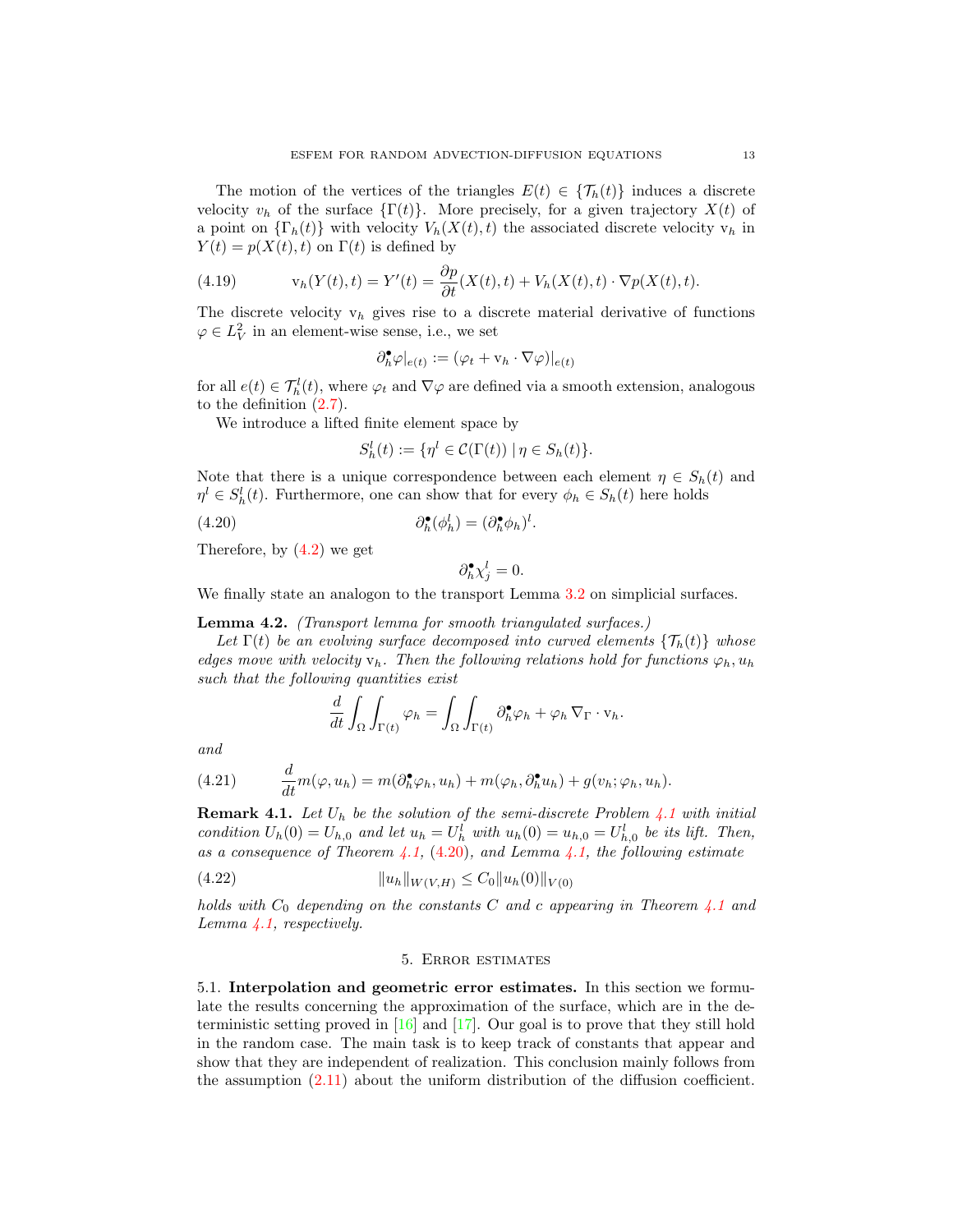Furthermore, we need to show that the extended definitions of the interpolation operator and Ritz projection operator are integrable with respect to P.

We start with an interpolation error estimate for functions  $\eta \in L^2(\Omega, H^2(\Gamma(t))),$ where the interpolation  $I_h \eta$  is defined as the lift of piecewise linear nodal interpolation  $\widetilde{I}_h \eta \in L^2(\Omega, S_h(t))$ . Note that  $\widetilde{I}_h$  is well-defined, because the vertices  $(X_j(t))_{j=1}^J$  of  $\Gamma_h(t)$  lie on the smooth surface  $\Gamma(t)$  and  $n=2, 3$ .

<span id="page-13-1"></span>**Lemma 5.1.** The interpolation error estimate

(5.1) 
$$
\|\eta - I_h \eta\|_{H(t)} + h \|\nabla_{\Gamma} (\eta - I_h \eta) \|_{H(t)} \n\le ch^2 \left( \|\nabla_{\Gamma}^2 \eta\|_{H(t)} + h \|\nabla_{\Gamma} \eta\|_{H(t)} \right)
$$

holds for all  $\eta \in L^2(\Omega, H^2(\Gamma(t)))$  with a constant c depending only on the shape regularity of  $\Gamma_h(t)$ .

Proof. The proof of the lemma follows directly from the deterministic case and Lemma [4.1.](#page-11-1)  $\Box$ 

We continue with estimating the geometric perturbation errors in the bilinear forms.

<span id="page-13-4"></span>**Lemma 5.2.** Let  $t \in [0,T]$  be fixed. For  $W_h(\cdot,t)$  and  $\phi_h(\cdot,t) \in L^2(\Omega, S_h(t))$ with corresponding lifts  $w_h(\cdot, t)$  and  $\varphi_h(\cdot, t) \in L^2(\Omega, S_h^l(t))$  we have the following estimates of the geometric error

(5.2)  $|m(w_h, \varphi_h) - m_h(W_h, \phi_h)| \le ch^2 ||w_h||_{H(t)} ||\varphi_h||_{H(t)}$ 

(5.3) 
$$
|a(w_h, \varphi_h) - a_h(W_h, \phi_h)| \le ch^2 \|\nabla_{\Gamma} w_h\|_{H(t)} \|\nabla_{\Gamma} \varphi_h\|_{H(t)}
$$

- $|(5.4)$   $|g(v_h; w_h, \varphi_h) g_h(V_h; W_h, \phi_h)| \leq ch^2 \|w_h\|_{V(t)} \|\varphi_h\|_{V(t)}$
- $(m(\partial_h^{\bullet} w_h, \varphi_h) m_h(\partial_h^{\bullet} W_h, \phi_h)) \leq c h^2 \|\partial_h^{\bullet} w_h\|_{H(t)} \|\varphi\|_{H(t)}.$

*Proof.* The assertion follows from uniform bounds of  $\alpha(\omega, t)$  and  $\partial_h^{\bullet} \alpha(\omega, t)$  with respect to  $\omega \in \Omega$  together with corresponding deterministic results obtained in [\[17\]](#page-23-4) and  $[30]$ .

Since the velocity v of  $\Gamma(t)$  is deterministic, we can use [\[17,](#page-23-4) Lemma 5.6] to control its deviation from the discrete velocity  $v_h$  on  $\Gamma(t)$ . Furthermore, [\[17,](#page-23-4) Corollary 5.7] provides the following error estimates for the continuous and discrete material derivative.

<span id="page-13-5"></span>**Lemma 5.3.** For the continuous velocity v of  $\Gamma(t)$  and the discrete velocity  $v_h$ defined in [\(4.19\)](#page-12-2) the estimate

<span id="page-13-0"></span>(5.6) 
$$
|\mathbf{v} - \mathbf{v}_h| + h |\nabla_{\Gamma} (\mathbf{v} - \mathbf{v}_h)| \leq c h^2
$$

holds pointwise on  $\Gamma(t)$ . Moreover, there holds

(5.7) 
$$
\|\partial^{\bullet} z - \partial_h^{\bullet} z\|_{H(t)} \leq c h^2 \|z\|_{V(t)}, \qquad z \in V(t),
$$

$$
(5.8) \qquad \|\nabla_{\Gamma}(\partial^{\bullet} z - \partial_h^{\bullet} z)\|_{H(t)} \le ch \|z\|_{L^2(\Omega, H^2(\Gamma))}, \qquad z \in L^2(\Omega, H^2(\Gamma(t))),
$$

provided that the left hand sides are well-defined.

<span id="page-13-3"></span>**Remark 5.1.** Since  $v_h$  is a  $C^2$ -velocity field by assumption, [\(5.6\)](#page-13-0) implies a uniform upper bound for  $\nabla_{\Gamma(t)} \cdot \mathbf{v}_h$  which in turn yields the estimate

<span id="page-13-2"></span>(5.9) 
$$
|g(v_h; w, \varphi)| \le c \|w\|_{H(t)} \|\varphi\|_{H(t)}, \qquad \forall w, \varphi \in H(t)
$$

with a constant c independent of h.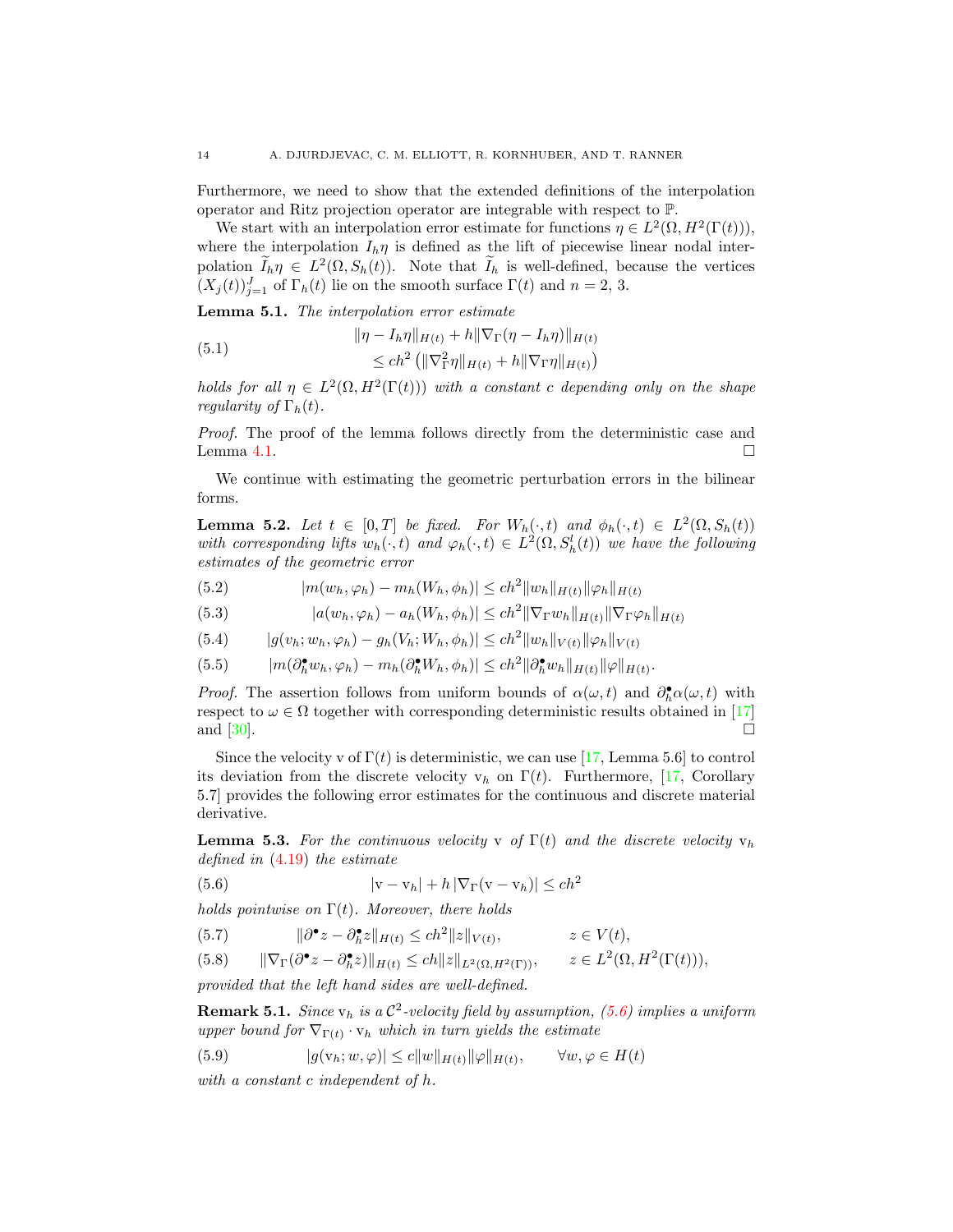5.2. Ritz projection. For each fixed  $t \in [0, T]$  and  $\beta \in L^{\infty}(\Gamma(t))$  with  $0 < \beta_{\min} \le$  $\beta(x) \leq \beta_{\text{max}} < \infty$  a.e. on  $\Gamma(t)$  the Ritz projection

<span id="page-14-1"></span>
$$
H^1(\Gamma(t))\ni v\mapsto \mathcal{R}^\beta v\in S_h^l(t)
$$

is well-defined by the conditions  $\int_{\Gamma(t)} \mathcal{R}^{\beta} v = 0$  and

<span id="page-14-0"></span>(5.10) 
$$
\int_{\Gamma(t)} \beta \nabla_{\Gamma} \mathcal{R}^{\beta} v \cdot \nabla_{\Gamma} \varphi_h = \int_{\Gamma(t)} \beta \nabla_{\Gamma} v \cdot \nabla_{\Gamma} \varphi_h \qquad \forall \varphi_h \in S_h^l(t),
$$

because  $\{\eta \in S_h^l(t) \mid \int_{\Gamma(t)} \eta = 0\} \subset H^1(\Gamma(t))$  is finite dimensional and thus closed. Note that

(5.11) 
$$
\|\nabla_{\Gamma} R^{\beta} v\|_{L^{2}(\Gamma(t))} \leq \frac{\beta_{\max}}{\beta_{\min}} \|\nabla_{\Gamma} v\|_{L^{2}(\Gamma(t))}.
$$

For fixed  $t \in [0,T]$ , the pathwise Ritz projection  $u_p : \Omega \mapsto S_h^l(t)$  of  $u \in$  $L^2(\Omega, H^1(\Gamma(t)))$  is defined by

<span id="page-14-3"></span>(5.12) 
$$
\Omega \ni \omega \to u_p(\omega) = R^{\alpha(\omega, t)} u(\omega) \in S_h^l(t).
$$

In the following lemma, we state regularity and a-orthogonality.

**Lemma 5.4.** Let  $t \in [0, T]$  be fixed. Then, the pathwise Ritz projection  $u_p : \Omega \mapsto$  $S_h^l(t)$  of  $u \in L^2(\Omega, H^1(\Gamma(t)))$  satisfies  $u_p \in L^2(\Omega, S_h^l(t))$  and the Galerkin orthogonality

(5.13) 
$$
a(u - u_p, \eta_h) = 0 \qquad \forall \eta_h \in L^2(\Omega, S_h^l(t)).
$$

Proof. By Assumption [2.1](#page-4-2) the mapping

$$
\Omega\ni\omega\mapsto\alpha(\omega,t)\in\mathcal{B}:=\{\beta\in L^\infty(\Gamma(t))\mid \alpha_{\min}/2\leq\beta(x)\leq 2\alpha_{\max}\}\subset L^\infty(\Gamma(t))
$$

is measurable. Hence by, e.g.,  $[24, \text{ Lemma A.5}]$ , it is sufficient to prove that the mapping

<span id="page-14-2"></span>
$$
\mathcal{B} \ni \beta \mapsto R^{\beta} \in \mathcal{L}(H^1(\Gamma(t)), S_h^l(t))
$$

is continuous with respect to the canonical norm in the space  $\mathcal{L}(H^1(\Gamma(t)), S_h^l(t))$  of linear operators from  $H^1(\Gamma(t))$  to  $S_h^l(t)$ . To this end, let  $\beta, \beta' \in \mathcal{B}$  and  $v \in H^1(\Gamma(t))$ be arbitrary and we skip the dependence on  $t$  from now on. Then, inserting the test function  $\varphi_h = (\mathcal{R}^{\beta} - \mathcal{R}^{\beta'})v \in S_h^l(t)$  into the definition [\(5.10\)](#page-14-0), utilizing the stability  $(5.11)$ , we obtain

$$
\alpha_{\min}/2 \quad ||(\mathcal{R}^{\beta'} - \mathcal{R}^{\beta})v||_{H^{1}(\Gamma)}^{2} \leq (1 + C_{P}^{2}) \int_{\Gamma} \beta |\nabla_{\Gamma} (\mathcal{R}^{\beta'} - \mathcal{R}^{\beta})v|^{2}
$$
\n
$$
= (1 + C_{P}^{2}) (\int_{\Gamma} (\beta - \beta') \nabla_{\Gamma} \mathcal{R}^{\beta'} v \nabla_{\Gamma} (\mathcal{R}^{\beta'} - \mathcal{R}^{\beta})v
$$
\n
$$
+ \int_{\Gamma} \beta' \nabla_{\Gamma} \mathcal{R}^{\beta'} v \nabla_{\Gamma} (\mathcal{R}^{\beta'} - \mathcal{R}^{\beta})v - \int_{\Gamma} \beta \nabla_{\Gamma} v \nabla_{\Gamma} (\mathcal{R}^{\beta'} - \mathcal{R}^{\beta})v)
$$
\n
$$
= (1 + C_{P}^{2}) \left( \int_{\Gamma} (\beta' - \beta)(\nabla_{\Gamma} v - \nabla_{\Gamma} \mathcal{R}^{\beta'} v) \nabla_{\Gamma} (\mathcal{R}^{\beta'} - \mathcal{R}^{\beta})v \right)
$$
\n
$$
\leq (1 + C_{P}^{2}) ||\beta' - \beta||_{L^{\infty}(\Gamma)} ||\nabla_{\Gamma} (v - \mathcal{R}^{\beta'} v) ||_{L^{2}(\Gamma)} ||\nabla_{\Gamma} (\mathcal{R}^{\beta'} - \mathcal{R}^{\beta})v||_{L^{2}(\Gamma)}
$$
\n
$$
\leq (1 + 4 \frac{\alpha_{\max}}{\alpha_{\min}}) (1 + C_{P}^{2}) ||\beta' - \beta||_{L^{\infty}(\Gamma)} ||v||_{H^{1}(\Gamma)} ||(\mathcal{R}^{\beta'} - \mathcal{R}^{\beta})v||_{H^{1}(\Gamma)},
$$

where  $C_P$  denotes the Poincaré constant in  $\{\eta \in H^1(\Gamma) \mid \int_{\Gamma} \eta = 0\}$  (see, e.g., [\[19,](#page-23-11) Theorem 2.12]).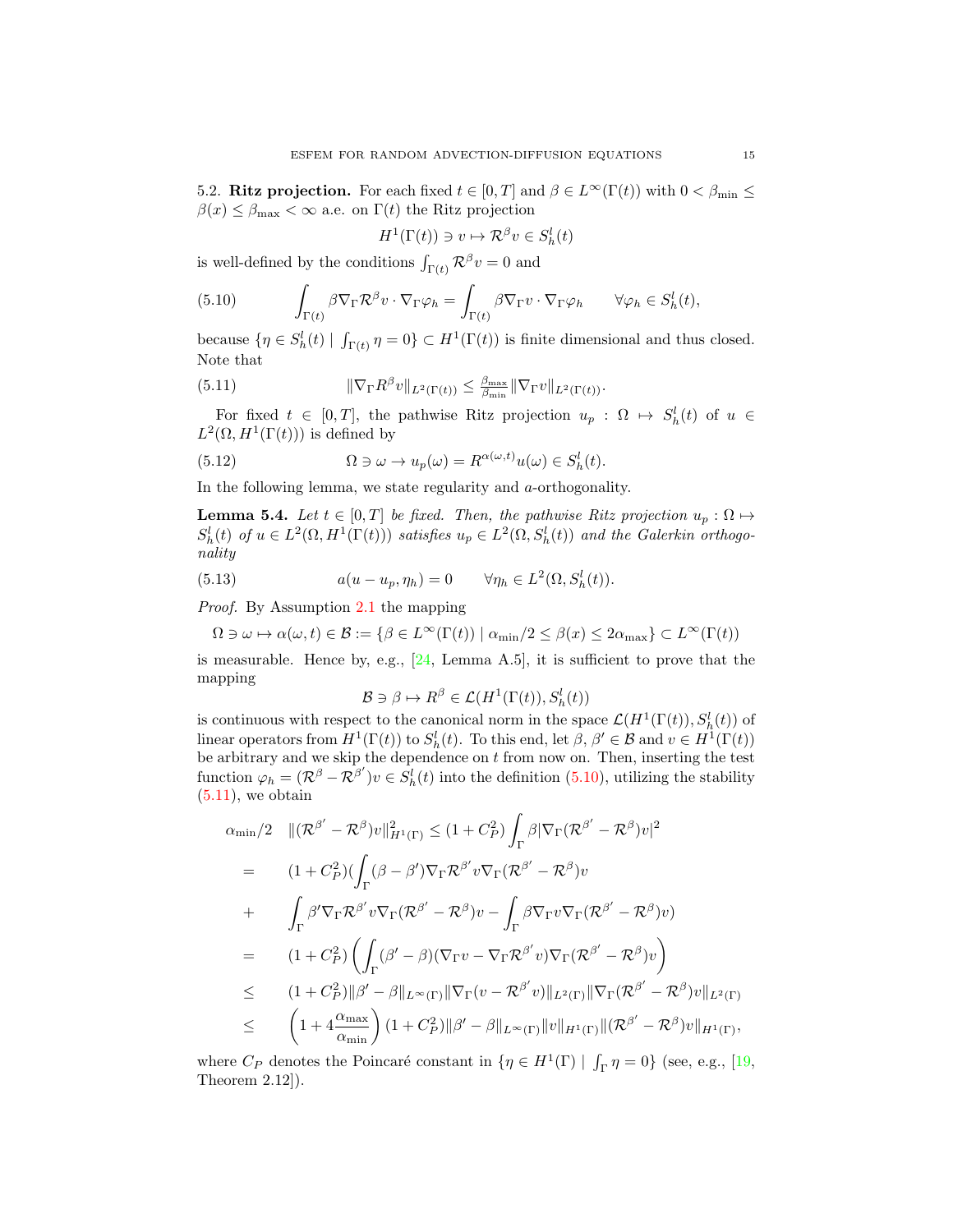The norm of  $u_p$  in  $L^2(\Omega, H^1(\Gamma(t)))$  is bounded, because Poincaré's inequality and  $(2.11)$  lead to

$$
\alpha_{\min} \int_{\Omega} \|u_p(\omega)\|_{H^1(\Gamma(t))}^2 \le (1 + C_P^2) \int_{\Omega} \alpha(\omega, t) \|\nabla_{\Gamma} \mathcal{R}^{\alpha(\omega, t)}(u(\omega))\|_{L^2(\Gamma(t))}^2
$$
  

$$
\le (1 + C_P^2) \alpha_{\max} \int_{\Omega} \|\nabla_{\Gamma} u(\omega)\|_{L^2(\Gamma(t))}^2 \le (1 + C_P^2) \|\nabla_{\Gamma} u\|_{L^2(\Omega, H^1(\Gamma(t)))}^2.
$$

This implies  $u_p \in L^2(\Omega, S_h^l(t))$ .

It is left to show  $(5.13)$ . For that purpose we select an arbitrary test function  $\varphi_h(x)$  in [\(5.10\)](#page-14-0), multiply with arbitrary  $w \in L^2(\Omega)$ , utilise  $w(\omega) \nabla_{\Gamma} \varphi_h(x) =$  $\nabla_{\Gamma}(w(\omega)\varphi_h(x))$ , and integrate over  $\Omega$  to obtain

$$
\int_{\Omega} \int_{\Gamma(t)} \alpha(\omega, x) \nabla_{\Gamma} (u(\omega, x) - u_p(\omega, x)) \nabla_{\Gamma} (\varphi_h(x) w(\omega)) = 0.
$$

Since  $\{v(x)w(\omega) \mid v \in S_h^l(t), w \in L^2(\Omega)\}\$ is a dense subset of  $V_h(t)$ , the Galerkin orthogonality [\(5.13\)](#page-14-2) follows.

An error estimate for the pathwise Ritz projection  $u_p$  defined in  $(5.12)$  is established in the next theorem.

<span id="page-15-2"></span>**Theorem 5.1.** For each fixed  $t \in [0, T]$ , the pathwise Ritz projection  $u_p \in L^2(\Omega, S_h^l(t))$ of  $u \in L^2(\Omega, H^2(\Gamma(t)))$  satisfies the error estimate

(5.14) 
$$
\|u - u_p\|_{H(t)} + h\|\nabla_{\Gamma}(u - u_p)\|_{H(t)} \leq c h^2 \|u\|_{L^2(\Omega, H^2(\Gamma(t)))}
$$

with a constant c depending only on the properties of  $\alpha$  as stated in Assumptions [2.1](#page-4-2) and [2.1](#page-4-2) and the shape regularity of  $\Gamma_h(t)$ .

Proof. The Galerkin orthogonality [\(5.13\)](#page-14-2) and [\(2.11\)](#page-5-0) provide

$$
\alpha_{\min} \|\nabla_{\Gamma}(u - u_p)\|_{H(t)} \leq \alpha_{\max} \inf_{v \in L^2(\Omega, S_h^l(t))} \|\nabla_{\Gamma}(u - v)\|_{H(t)}
$$
  

$$
\leq \alpha_{\max} \|\nabla_{\Gamma}(u - I_h v)\|_{H(t)}.
$$

Hence, the bound for the gradient follows directly from Lemma [5.1.](#page-13-1)

In order to get the second order bound, we will use a Aubin-Nitsche duality argument. For every fixed  $\omega \in \Omega$ , we consider the path-wise problem to find  $w(\omega) \in H^1(\Gamma(t))$  with  $\int_{\Gamma(t)} w = 0$  such that

<span id="page-15-0"></span>(5.15) 
$$
\int_{\Gamma(t)} \alpha \nabla_{\Gamma} w(\omega) \cdot \nabla_{\Gamma} \varphi = \int_{\Gamma(t)} (u - u_p) \varphi \qquad \forall \varphi \in H^1(\Gamma(t)).
$$

Since  $\Gamma(t)$  is  $\mathcal{C}^2$ , it follows by [\[19,](#page-23-11) Theorem 3.3] that  $w(\omega) \in H^2(\Gamma(t))$ . Inserting the test function  $\varphi = w(\omega)$  into [\(5.15\)](#page-15-0) and utilizing the Poincaré's inequality, we obtain

<span id="page-15-1"></span>
$$
\|\nabla_{\Gamma} w(\omega)\|_{L^2(\Gamma(t))} \leq \frac{C_P}{\alpha_{\min}} \|u - u_p\|_{L^2(\Gamma(t))}.
$$

Previous estimate together with the product rule for the divergence imply

$$
\|\Delta_{\Gamma} w(\omega)\|_{L^2(\Gamma(t))} \leq \frac{1}{\alpha_{\min}} \|u - u_p\|_{L^2(\Gamma(t))} + \frac{C_P}{\alpha_{\min}^2} \|\alpha(\omega)\|_{\mathcal{C}^1(\Gamma(t))} \|u - u_p\|_{L^2(\Gamma(t))}.
$$

Hence, we have the following estimate

(5.16) 
$$
||w(\omega)||_{H^2(\Gamma(t))} \leq C||u - u_p||_{L^2(\Gamma(t))},
$$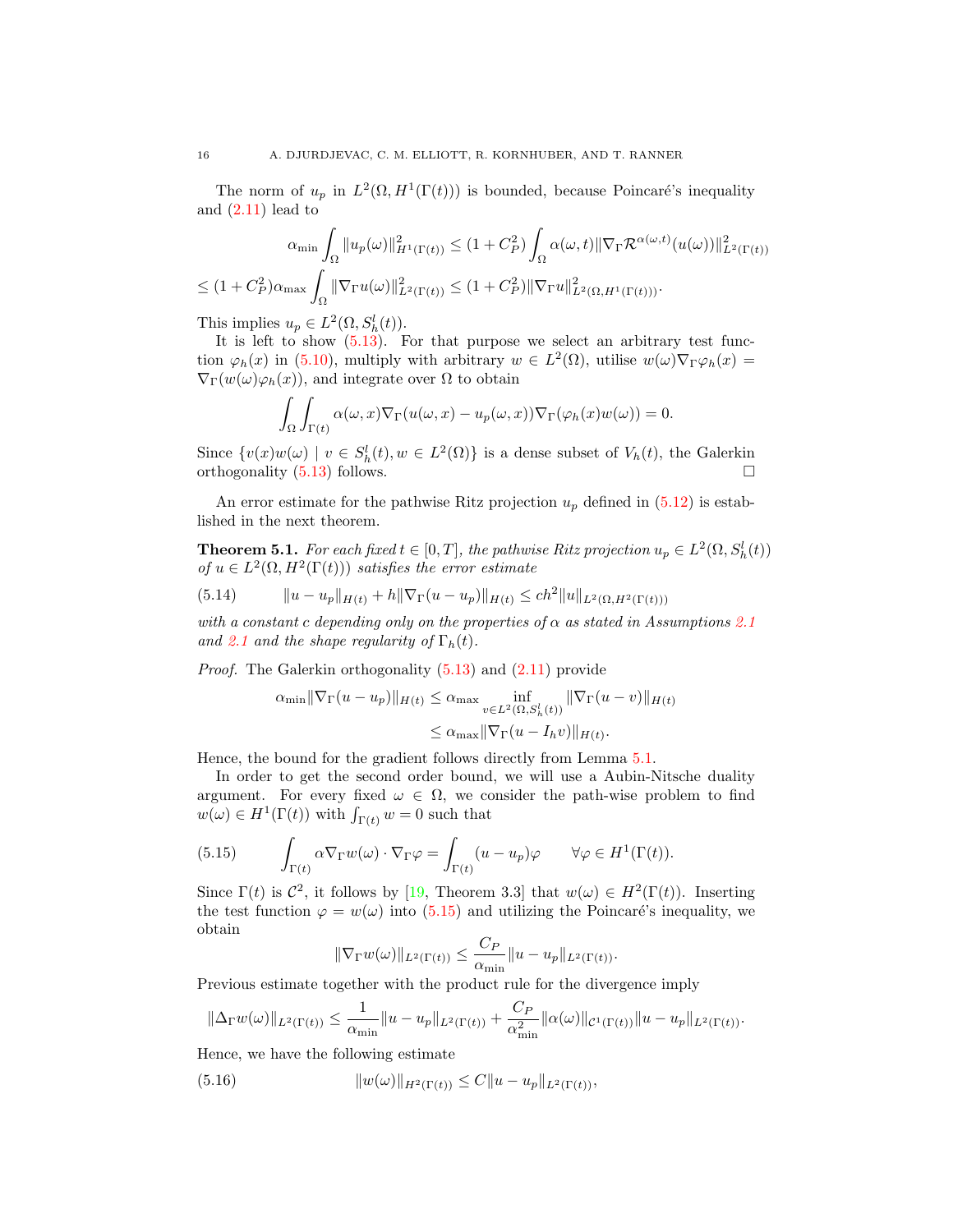with a constant C depending only on the properties of  $\alpha$  as stated in Assumptions [2.1](#page-4-2) and [2.2.](#page-5-1) Furthermore, well-known results on random elliptic pdes with uniformly bounded coefficients [\[7,](#page-22-9) [9\]](#page-22-6) imply measurablility of  $w(\omega)$ ,  $\omega \in \Omega$ . Integrating  $(5.16)$  over  $\Omega$ , we therefore obtain

(5.17) 
$$
||w||_{L^{2}(\Omega, H^{2}(\Gamma(t)))} \leq C||u - u_{p}||_{H(t)}.
$$

Using again Lemma [5.1,](#page-13-1) Galerkin orthogonality [\(5.13\)](#page-14-2), and [\(5.17\)](#page-16-0), we get

<span id="page-16-0"></span>
$$
||u - u_p||_{H(t)}^2 = a(w, u - u_p) = a(w - I_h w, u - u_p)
$$
  
\n
$$
\leq \alpha_{\max} ||\nabla_{\Gamma}(w - I_h w)||_{H(t)} ||\nabla_{\Gamma}(u - u_p)||_{H(t)}
$$
  
\n
$$
\leq c' h^2 ||w||_{L^2(\Omega, H^2(\Gamma(t)))} ||u||_{L^2(\Omega, H^2(\Gamma(t)))}
$$
  
\n
$$
\leq c' c h^2 ||u - u_p||_{H(t)} ||u||_{L^2(\Omega, H^2(\Gamma(t)))}.
$$

with a constant c' depending on the shape regularity of  $\Gamma_h(t)$ . This completes the  $\Box$ 

**Remark 5.2.** The first order error bound for  $\|\nabla \Gamma(u-u_p)\|_{H(t)}$  still holds, if spatial regularity of  $\alpha$  as stated in Assumption [2.2](#page-5-1) is not satisfied.

We conclude with an error estimate for the material derivative of  $u_p$  that can be proved as in the deterministic setting [\[17,](#page-23-4) Theorem 6.2 ].

<span id="page-16-2"></span>**Theorem 5.2.** For each fixed  $t \in [0, T]$ , the discrete material derivative of the pathwise Ritz projection satisfies the error estimate

(5.18) 
$$
\|\partial_h^{\bullet} u - \partial_h^{\bullet} u_p\|_{H(t)} + h \|\nabla_{\Gamma} (\partial_h^{\bullet} u - \partial_h^{\bullet} u_p)\|_{H(t)} \leq ch^2 (\|u\|_{L^2(\Omega, H^2(\Gamma))} + \|\partial^{\bullet} u\|_{L^2(\Omega, H^2(\Gamma))})
$$

with a constant C depending only on the properties of  $\alpha$  as stated in Assumptions [2.1](#page-4-2) and [2.2.](#page-5-1)

5.3. Error estimates for the evolving surface finite element discretization. Now we are in the position to state an error estimate for the evolving surface finite element discretization of Problem [2.2](#page-6-2) as formulated in Problem [4.1.](#page-9-1)

<span id="page-16-4"></span>Theorem 5.3. Assume that the solution u of Problem [2.2](#page-6-2) has the regularity properties

<span id="page-16-1"></span>(5.19) 
$$
\sup_{t \in (0,T)} \|u(t)\|_{L^2(\Omega, H^2(\Gamma(t)))} + \int_0^T \|\partial^{\bullet} u(t)\|_{L^2(\Omega, H^2(\Gamma(t)))}^2 dt < \infty
$$

and let  $U_h \in W_h(V_h, H_h)$  be the solution of the approximating Problem [4.1](#page-9-1) with an initial condition  $U_h(0) = U_{h,0} \in V_h(0)$  such that

<span id="page-16-3"></span>(5.20) 
$$
||u(0) - U_{h,0}^{l}||_{H(0)} \leq c h^{2}
$$

holds with a constant  $c > 0$  independent of h. Then the lift  $u_h := U_h^l$  satisfies the error estimate

(5.21) 
$$
\sup_{t \in (0,T)} \|u(t) - u_h(t)\|_{H(t)} \leq C h^2
$$

with a constant C independent of h.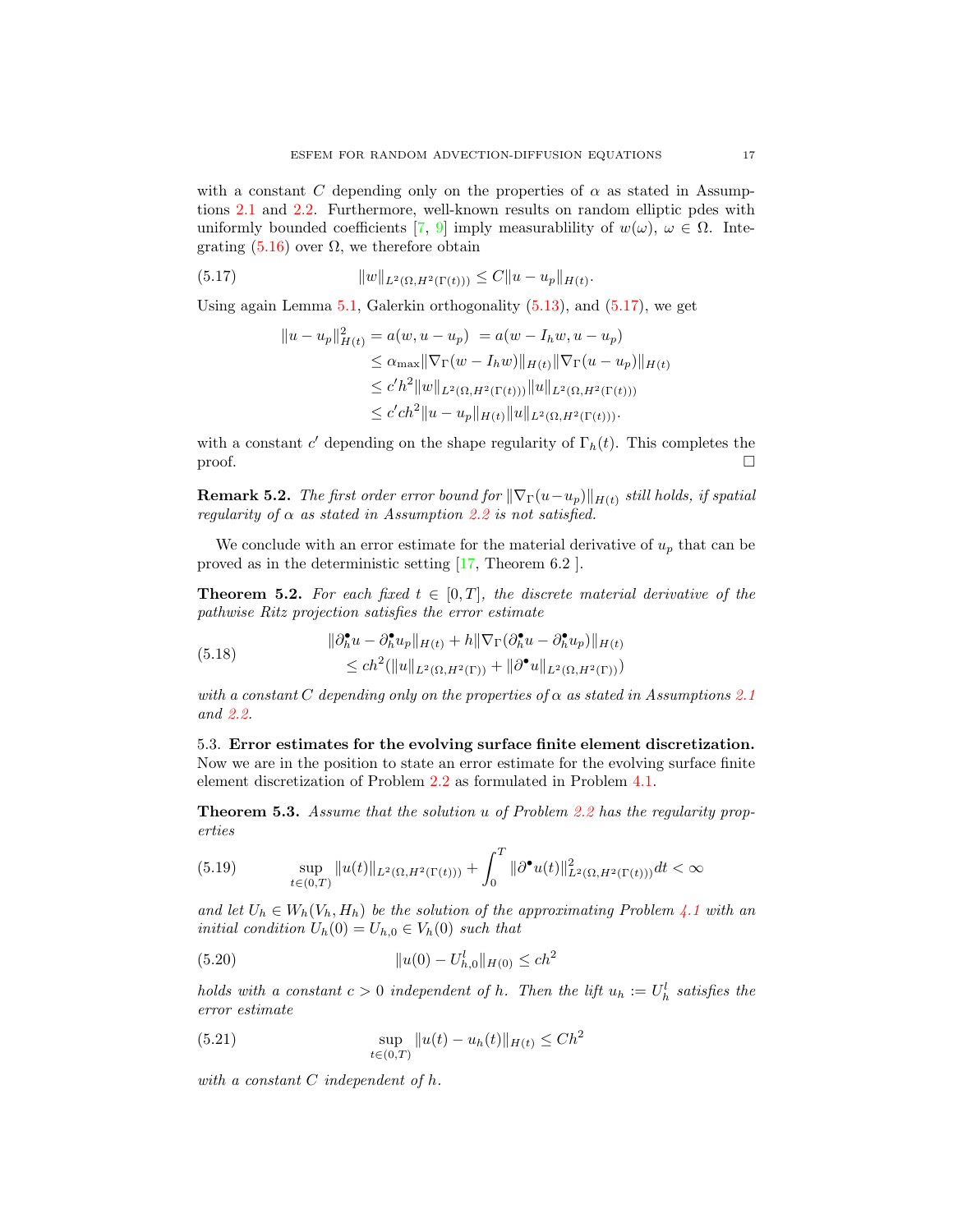Proof. Utilizing the preparatory results from the preceding sections, the proof can be carried out in analogy to the deterministic version stated in [\[17,](#page-23-4) Theorem 4.4].

The first step is to decompose the error for fixed  $t$  into the pathwise Ritz projection error and the deviation of the pathwise Ritz projection  $u_p$  from the approximate solution  $u_h$  according to

$$
||u(t) - uh(t)||_{H(t)} \le ||u(t) - up(t)||_{H(t)} + ||up(t) - uh(t)||_{H(t)}, \quad t \in (0, T).
$$

For ease of presentation the dependence on t is often skipped in the sequel.

As a consequence of Theorem [5.1](#page-15-2) and the regularity assumption [\(5.19\)](#page-16-1), we have

$$
\sup_{t \in (0,T)} \|u - u_p\|_{H(t)} \le c h^2 \sup_{t \in (0,T)} \|u\|_{L^2(\Omega, H^2(\Gamma(t)))} < \infty.
$$

Hence, it is sufficient to show a corresponding estimate for

$$
\theta := u_p - u_h \in L^2(\Omega, S_h^l).
$$

Here and in the sequel we set  $\varphi_h = \phi_h^l$  for  $\phi_h \in L^2(\Omega, S_h)$ .

Utilizing  $(4.7)$  and the transport formulae  $(3.6)$  in Lemma [3.2](#page-7-2) and  $(4.21)$  in Lemma [4.2,](#page-12-4) respectively, we obtain

<span id="page-17-0"></span>(5.22) 
$$
\frac{d}{dt}m(u_h, \varphi_h) + a(u_h, \varphi_h) - m(u_h, \partial_h^{\bullet} \varphi_h) = F_1(\varphi_h), \quad \forall \varphi_h \in L^2(\Omega, S_h^l)
$$

denoting

$$
F_1(\varphi_h) := m(\partial_h^{\bullet} u_h, \varphi_h) - m_h(\partial_h^{\bullet} U_h, \phi_h)
$$
  
(5.23) 
$$
+ a(u_h, \varphi_h) - a_h(U_h, \phi_h) + g(v_h; u_h, \varphi_h) - g_h(V_h; U_h, \phi_h).
$$

Exploiting that u solves Problem [2.2](#page-6-2) and thus satisfies  $(2.14)$  together with the Galerkin orthogonality [\(5.13\)](#page-14-2) and rearranging terms, we derive

<span id="page-17-1"></span>(5.24) 
$$
\frac{d}{dt}m(u_p, \varphi_h) + a(u_p, \varphi_h) - m(u_p, \partial_h^{\bullet} \varphi_h) = F_2(\varphi_h), \quad \forall \varphi_h \in L^2(\Omega, S_h^l)
$$

denoting

(5.25) 
$$
F_2(\varphi_h) := m(u, \partial^{\bullet} \varphi_h - \partial_h^{\bullet} \varphi_h) + m(u - u_p, \partial_h^{\bullet} \varphi_h) - \frac{d}{dt} m(u - u_p, \varphi_h).
$$

<span id="page-17-2"></span>We subtract  $(5.22)$  from  $(5.24)$  to get

$$
(5.26)\ \frac{d}{dt}m(\theta,\varphi_h)+a(\theta,\varphi_h)-m(\theta,\partial_h^{\bullet}\varphi_h)=F_2(\varphi_h)-F_1(\varphi_h)\quad\forall\varphi_h\in L^2(\Omega,S_h^l).
$$

Inserting the test function  $\varphi_h = \theta \in L^2(\Omega, S_h^l)$  into [\(5.26\)](#page-17-2), utilizing the transport Lemma [4.2,](#page-12-4) and integrating in time, we obtain

$$
\frac{1}{2} \|\theta(t)\|_{H(t)}^2 - \frac{1}{2} \|\theta(0)\|_{H(0)}^2 + \int_0^t a(\theta,\theta) + \int_0^t g(\mathbf{v}_h;\theta,\theta) = \int_0^t F_2(\theta) - F_1(\theta).
$$

Hence, Assumption [2.1](#page-4-2) together with [\(5.9\)](#page-13-2) in Remark [5.1](#page-13-3) provides the estimate

<span id="page-17-3"></span>
$$
(5.27) \quad \frac{1}{2} \|\theta(t)\|^2 + \alpha_{\min} \int_0^t \|\nabla_{\Gamma}\theta\|_{H(t)}^2 \leq \quad \frac{1}{2} \|\theta(0)\|^2 + \quad c \int_0^t \|\theta\|_{H(t)}^2 + \int_0^t |F_1(\theta)| + |F_2(\theta)|.
$$

Lemma [5.2](#page-13-4) allows to control the geometric error terms in  $|F_1(\theta)|$  according to  $|F_1(\theta)| \le ch^2 \|\partial_h^{\bullet} u_h\|_{H(t)} \|\theta_h\|_{H(t)} + ch^2 \|u_h\|_{V(t)} \|\theta_h\|_{V(t)}.$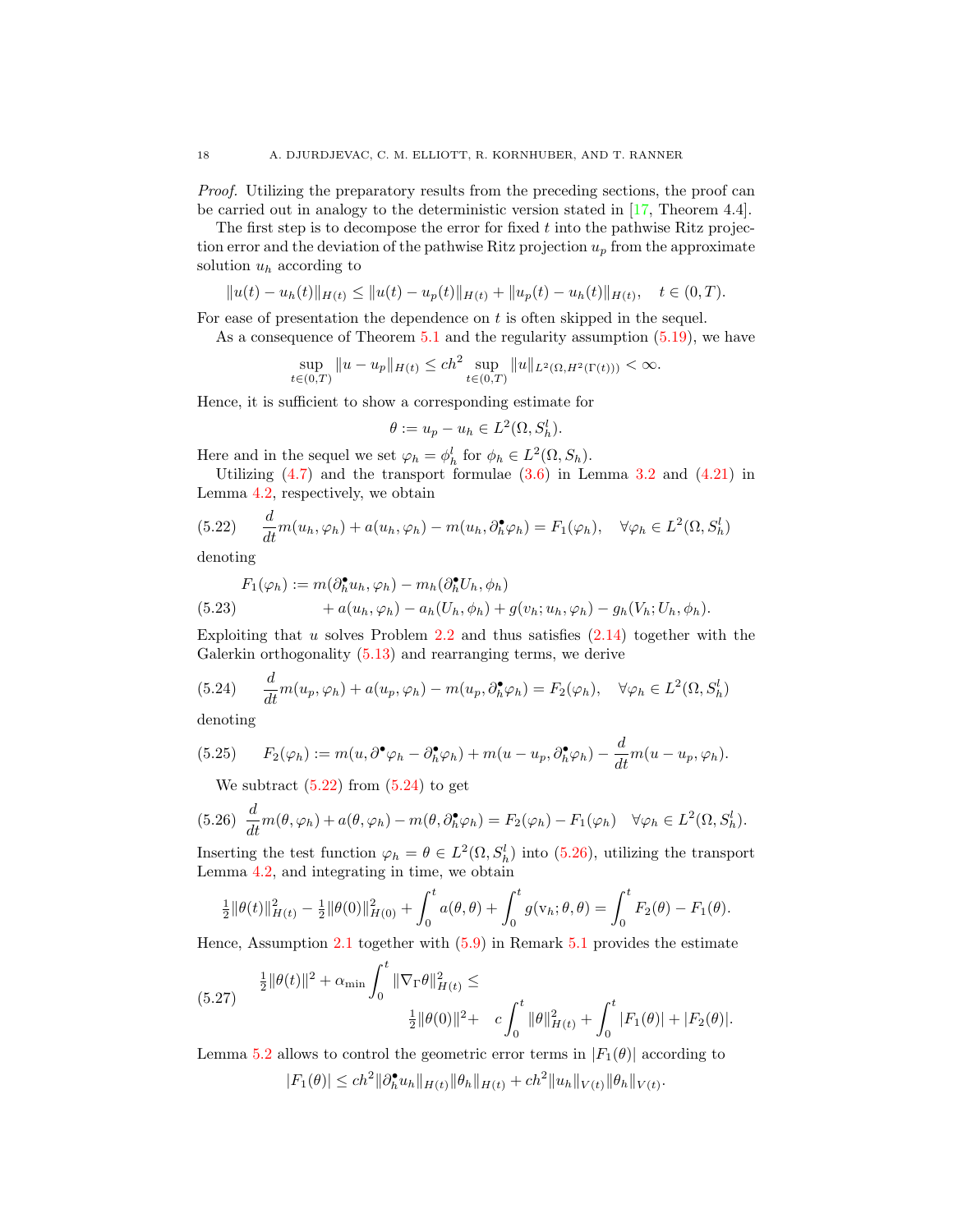The transport formula  $(4.21)$  provides the identity

$$
F_2(\varphi_h) = m(u, \partial^{\bullet} \varphi_h - \partial_h^{\bullet} \varphi_h) - m(\partial_h^{\bullet}(u - u_p), \varphi_h) - g(v_h; u - u_p, \varphi_h)
$$

from which Lemma [5.3,](#page-13-5) Theorem [5.2,](#page-16-2) and Theorem [5.1](#page-15-2) imply

 $|F_2(\theta)| \le ch^2 \|u\|_{H(t)} \|\theta_h\|_{V(t)} + ch^2(\|u\|_{L^2(\Omega, H^2(\Gamma(t)))} + \|\partial^{\bullet} u\|_{L^2(\Omega, H^2(\Gamma(t)))}) \|\theta_h\|_{H(t)}.$ We insert these estimates into  $(5.27)$ , rearrange terms, and apply Young's inequality to show that for each  $\varepsilon > 0$  there is a positive constant  $c(\varepsilon)$  such that

$$
\frac{1}{2} \|\theta(t)\|_{H(t)}^2 + (\alpha_{\min} - \varepsilon) \int_0^t \|\nabla_{\Gamma}\theta\|_{H(t)}^2 \le \frac{1}{2} \|\theta(0)\|_{H(0)}^2 + c(\varepsilon) \int_0^t \|\theta\|_{H(t)}^2
$$
  
+  $c(\varepsilon) h^4 \int_0^t \left( \|u\|_{L^2(\Omega, H^2(\Gamma(t)))}^2 + \|\partial^{\bullet} u\|_{L^2(\Omega, H^2(\Gamma(t)))}^2 + \|\partial^{\bullet} u\|_{H(t)}^2 + \|u_h\|_{V(t)}^2 \right).$ 

For sufficiently small  $\varepsilon > 0$ , Gronwall's lemma implies

(5.28) 
$$
\sup_{t \in (0,T)} \|\theta(t)\|_{H(t)}^2 + \int_0^T \|\nabla_{\Gamma}\theta\|_{H(t)}^2 \le c \|\theta(0)\|_{H(0)}^2 + ch^4 C_h,
$$

where

$$
C_h = \int_0^T [\|u\|_{L^2(\Omega, H^2(\Gamma(t))}^2 + \|\partial^\bullet u\|_{L^2(\Omega, H^2(\Gamma(t))}^2 + \|\partial_h^\bullet u\|_{H(t)}^2 + \|u_h\|_{V(t)}^2].
$$

Now the consistency assumption [\(5.20\)](#page-16-3) yields  $\|\theta(0)\|_{H(0)}^2 \le ch^4$  while the stability result [\(4.22\)](#page-12-5) in Remark [4.1](#page-12-6) together with the regularity assumption leads to [\(5.19\)](#page-16-1)  $C_h \leq C < \infty$  with a constant C independent of h. This completes the proof.  $\Box$ 

**Remark 5.3.** Observe that without Assumption [2.2](#page-5-1) we still get the  $H^1$ -bound

$$
\left(\int_0^T \|\nabla_{\Gamma}(u(t) - u_h(t))\|_{H(t)}^2\right)^{1/2} \leq Ch.
$$

The following error estimate for the expectation

$$
E[u] = \int_{\Omega} u
$$

is an immediate consequence of Theorem [5.3](#page-16-4) and the Cauchy-Schwarz inequality.

<span id="page-18-0"></span>Theorem 5.4. Under the assumptions and with the notation of Theorem [5.3](#page-16-4) we have the error estimate

(5.29) 
$$
\sup_{t \in (0,T)} ||E[u(t)] - E[u_h(t)]||_{L^2(\Gamma(t))} \leq Ch^2.
$$

We close this section with an error estimate for the Monte-Carlo approximation of the expectation  $E[u_h]$ . Note that  $E[u_h](t) = E[u_h(t)]$ , because the probability measure does not depend on time t. For each fixed  $t \in (0, T)$  and some  $M \in \mathbb{N}$ , the Monte-Carlo approximation  $E_M[u_h](t)$  of  $E[u_h](t)$  is defined by

(5.30) 
$$
E_M[u_h(t)] := \frac{1}{M} \sum_{i=1}^M u_h^i(t) \in L^2(\Omega^M, L^2(\Gamma(t))),
$$

where  $u_h^i$  are independent identically distributed copies of the random field  $u_h$ .

A proof of the following well-known result can be found, e.g. in [\[29,](#page-23-5) Theorem 9.22].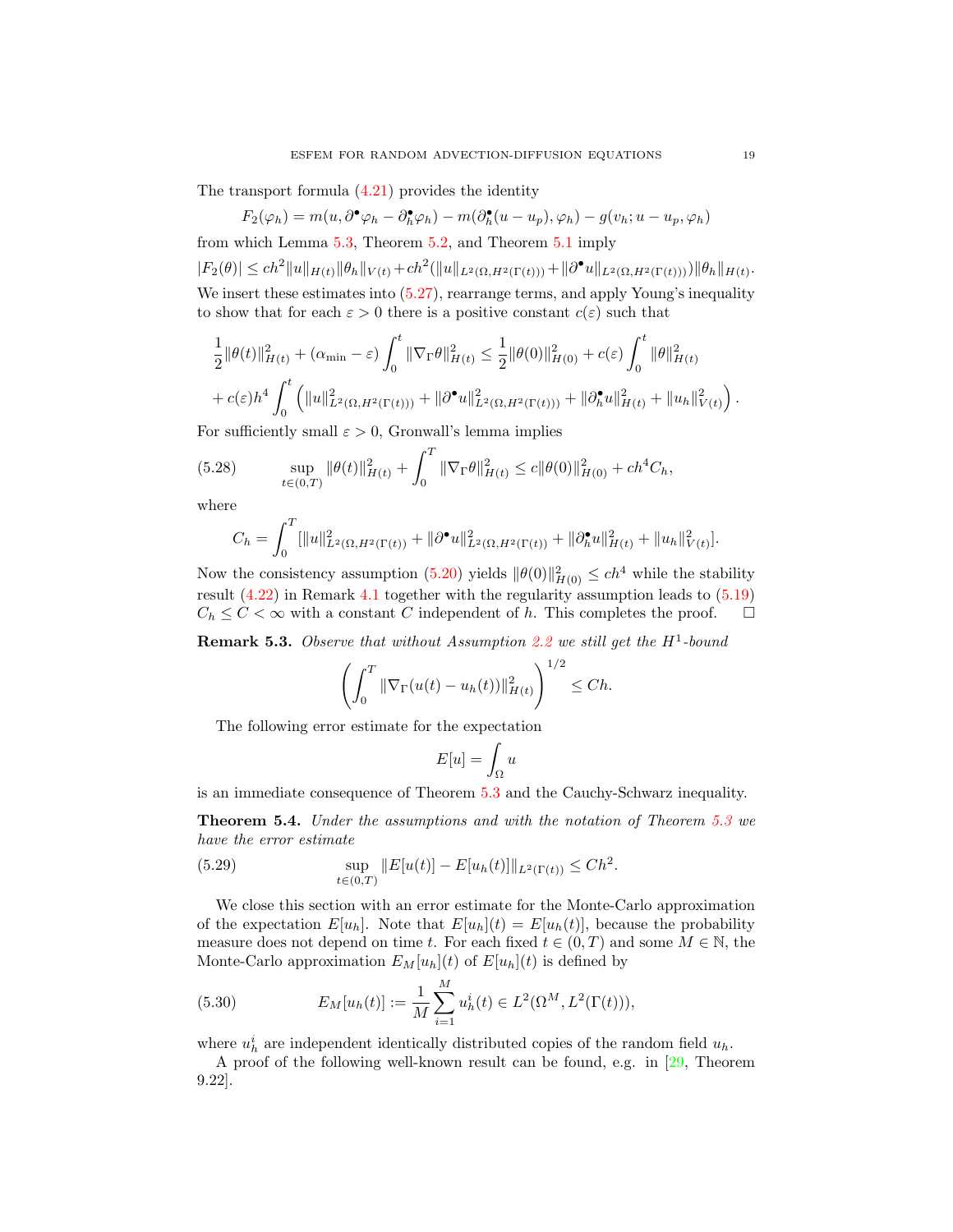<span id="page-19-0"></span>**Lemma 5.5.** For each fixed  $t \in (0,T)$ ,  $w \in L^2(\Omega, L^2(\Gamma(t)))$ , and any  $M \in \mathbb{N}$  we have the error estimate

$$
(5.31) \t\t\t||E[w] - E_M[w]||_{L^2(\Omega^M, L^2(\Gamma(t)))} = \frac{1}{\sqrt{M}} \text{Var}[w]^{\frac{1}{2}} \le \frac{1}{\sqrt{M}} ||w||_{L^2(\Omega, L^2(\Gamma(t)))}
$$

with  $Var[w]$  denoting the variance  $Var[w] = E[||E[w] - w||^2_{L^2(\Omega, \Gamma(t))}]$  of w.

<span id="page-19-3"></span>Theorem 5.5. Under the assumptions and with the notation of Theorem [5.3](#page-16-4) we have the error estimate

$$
\sup_{\in(0,T)} \|E[u](t) - E_M[u_h](t)\|_{L^2(\Omega^M, L^2(\Gamma(t)))} \le C\left(h^2 + \frac{1}{\sqrt{M}}\right)
$$

with a constant C independent of h and M.

Proof. Let us first note that

<span id="page-19-1"></span> $\bar{t}$ 

(5.32) 
$$
\sup_{t \in (0,T)} \|u_h\|_{H(t)} \le (1+C) \sup_{t \in (0,T)} \|u\|_{H(t)} < \infty
$$

follows from the triangle inequality and Theorem [5.3.](#page-16-4) For arbitrary fixed  $t \in (0, T)$ the triangle inequality yields

$$
||E[u](t) - E_M[u_h](t)||_{L^2(\Omega^M, L^2(\Gamma(t)))} \le
$$
  

$$
||E[u](t) - E[u_h](t)||_{L^2(\Gamma(t)))} + ||E[u_h(t)] - E_M[u_h(t)]||_{L^2(\Omega^M, L^2(\Gamma(t)))}
$$

so that the assertion follows from Theorem [5.4,](#page-18-0) Lemma [5.5,](#page-19-0) and  $(5.32)$ .

# 6. Numerical Experiments

6.1. Computational aspects. In the following numerical computations we consider a fully discrete scheme as resulting from an implicit Euler discretization of the semi-discrete Problem [4.1.](#page-9-1) More precisely, we select a time step  $\tau > 0$  with  $K\tau = T$ , set

$$
\chi_j^k = \chi_j(t_k), \quad k = 0, \dots, K,
$$

with  $t_k = k\tau$ , and approximate  $U_h(\omega, t_k)$  by

$$
U_h^k(\omega) = \sum_{j=1}^J U_j^k(\omega) \chi_j^k, \qquad k = 0, \dots, J,
$$

with unknown coefficients  $U_j^k(\omega)$  characterized by the initial condition

$$
U_h^0 = \sum_{j=1}^{J} U_{h,0}(X_j(0)) \chi_j^0
$$

and the fully discrete scheme

<span id="page-19-2"></span>
$$
(6.1) \qquad \frac{1}{\tau} \left( m_h^k(U_h^k, \chi_j^k) - m_h^{k-1}(U_h^{k-1}, \chi_j^{k-1}) \right) + a_h^k(U_h^k, \chi_j^k) = \int_{\Omega} \int_{\Gamma(t_k)} f(t_k) \chi_j^k
$$

for  $k = 1, ..., J$ . Here, for  $t = t_k$  the time-dependent bilinear forms  $m_h(\cdot, \cdot)$ and  $a_h(\cdot, \cdot)$  are denoted by  $m_h^k(\cdot, \cdot)$  and  $a_h^k(\cdot, \cdot)$ , respectively. The fully discrete scheme  $(6.1)$  is obtained from an extension of  $(4.7)$  to non-vanishing right-hand sides  $f \in \mathcal{C}((0,T), H(t))$  by inserting  $\varphi = \chi_j$ , exploiting [\(4.2\)](#page-8-2), and replacing the time derivative by the backward difference quotient. As  $\alpha$  is defined on the whole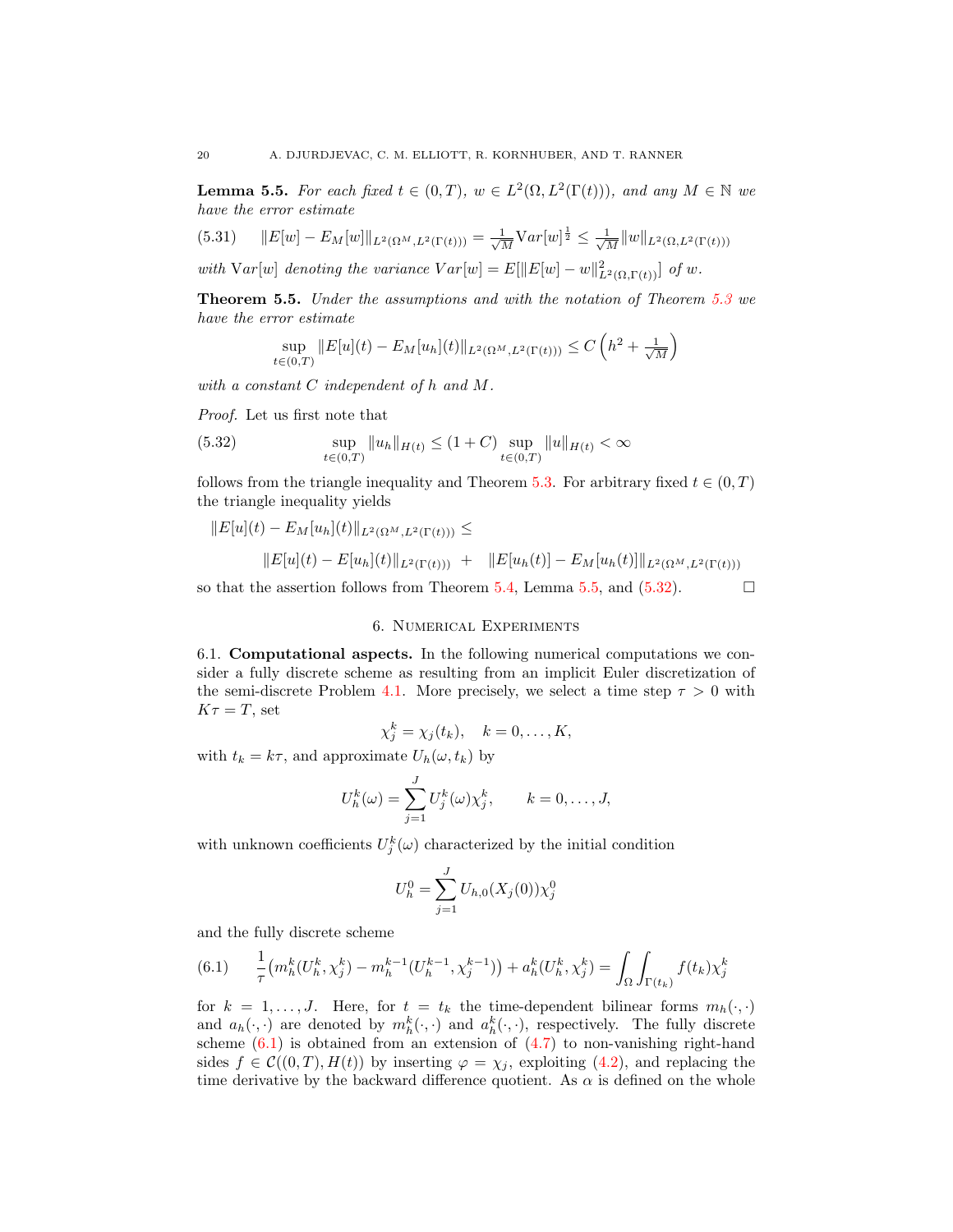ambient space in the subsequent numerical experiments, the inverse lift  $\alpha^{-l}$  occurring in  $a_h(\cdot, \cdot)$  is replaced by  $\alpha|_{\Gamma_h(t)}$ , and the integral is computed using a quadrature formula of degree 4.

The expectation  $E[U_h^k]$  is approximated by the Monte-Carlo method

$$
E_M[U_h^k] = \frac{1}{M} \sum_{i=1}^M U_h^k(\omega^i), \qquad k = 1, \dots, K,
$$

with independent, uniformly distributed samples  $\omega^i \in \Omega$ . For each sample  $\omega^i$ , the evaluation of  $U_h^k(\omega^i)$  from the initial condition and  $(6.1)$  amounts to the solution of J linear systems which is performed by iteratively by a preconditioned conjugate gradient method up to the accuracy  $10^{-8}$ .

From our theoretical findings stated in Theorem [5.5](#page-19-3) and the fully discrete deterministic results in [\[18,](#page-23-16) Theorem 2.4], we expect that the discretization error

<span id="page-20-0"></span>(6.2) 
$$
\sup_{k=0,\ldots,K}||E[u](t_k) - E_M[U_h^k]||_{L^2(\Omega^M, L^2(\Gamma_h(t_k)))}
$$

behaves like  $\mathcal{O}\left(h^2 + \frac{1}{\sqrt{2}}\right)$  $\frac{1}{\overline{M}} + \tau$ . This conjecture will be investigated in our numerical experiments. To this end, the integral over  $\Omega^M$  in [\(6.2\)](#page-20-0) is always approximated by the average of 20 independent, identically distributed sets of samples.

The implementation was carried out in the framework of Dune (Distributed Unified Numerics Environment)  $\left[4, 5, 12\right]$  $\left[4, 5, 12\right]$  $\left[4, 5, 12\right]$ , and the corresponding code is available at <https://github.com/tranner/dune-mcesfem>.

<span id="page-20-1"></span>6.2. Moving curve. We consider the ellipse

$$
\Gamma(t) = \left\{ x = (x_1, x_2) \in \mathbb{R}^2 \middle| \frac{x_1^2}{a(t)} + \frac{x_2^2}{b(t)} = 1 \right\}, \quad t \in [0, T],
$$

with oscillating axes  $a(t) = 1 + \frac{1}{4}\sin(t)$ ,  $b(t) = 1 + \frac{1}{4}\cos(t)$ , and  $T = 1$ . The random diffusion coefficient  $\alpha$  occurring in  $a_h(\cdot, \cdot)$  is given by

$$
\alpha(x,\omega) = 1 + \frac{Y_1(\omega)}{4}\sin(2x_1) + \frac{Y_2(\omega)}{4}\sin(2x_2),
$$

where  $Y_1$  and  $Y_2$  stand for independent, uniformly distributed random variables on  $\Omega = (-1, 1)$ . The right-hand side f in [\(6.1\)](#page-19-2) is selected in such a way that for each  $\omega \in \Omega$  the exact solution of the resulting path-wise problem is given by

$$
u(x,t,\omega) = \sin(t)\left\{\cos(3x_1) + \cos(3x_2) + Y_1(\omega)\cos(5x_1) + Y_2(\omega)\cos(5x_2)\right\},\,
$$

and we set  $u_0(x, \omega) = u(x, 0, \omega) = 0$ .

The initial polygonal approximation  $\Gamma_{h,0}$  of  $\Gamma(0)$  is depicted in Figure [6.2](#page-20-1) for the mesh sizes  $h = h_j$ ,  $j = 0, \ldots, 4$ , that are used in our computations. We select the corresponding time step sizes  $\tau_0 = 1$ ,  $\tau_j = \tau_{j-1}/4$  and the corresponding numbers of samples  $M_1 = 1, M_j = 16M_{j-1}$  for  $j = 1, ..., 4$ . The resulting discretization errors [\(6.2\)](#page-20-0) are reported in Table [6.2](#page-21-0) suggesting the optimal behavior  $\mathcal{O}(h^2 + M^{-1/2} + \tau)$ .

<span id="page-20-2"></span>6.3. Moving surface. We consider the ellipsoid

$$
\Gamma(t) = \left\{ x = (x_1, x_2, x_3) \in \mathbb{R}^3 \mid \frac{x_1^2}{a(t)} + x_2^2 + x_3^2 = 1 \right\}, \qquad t \in [0, T],
$$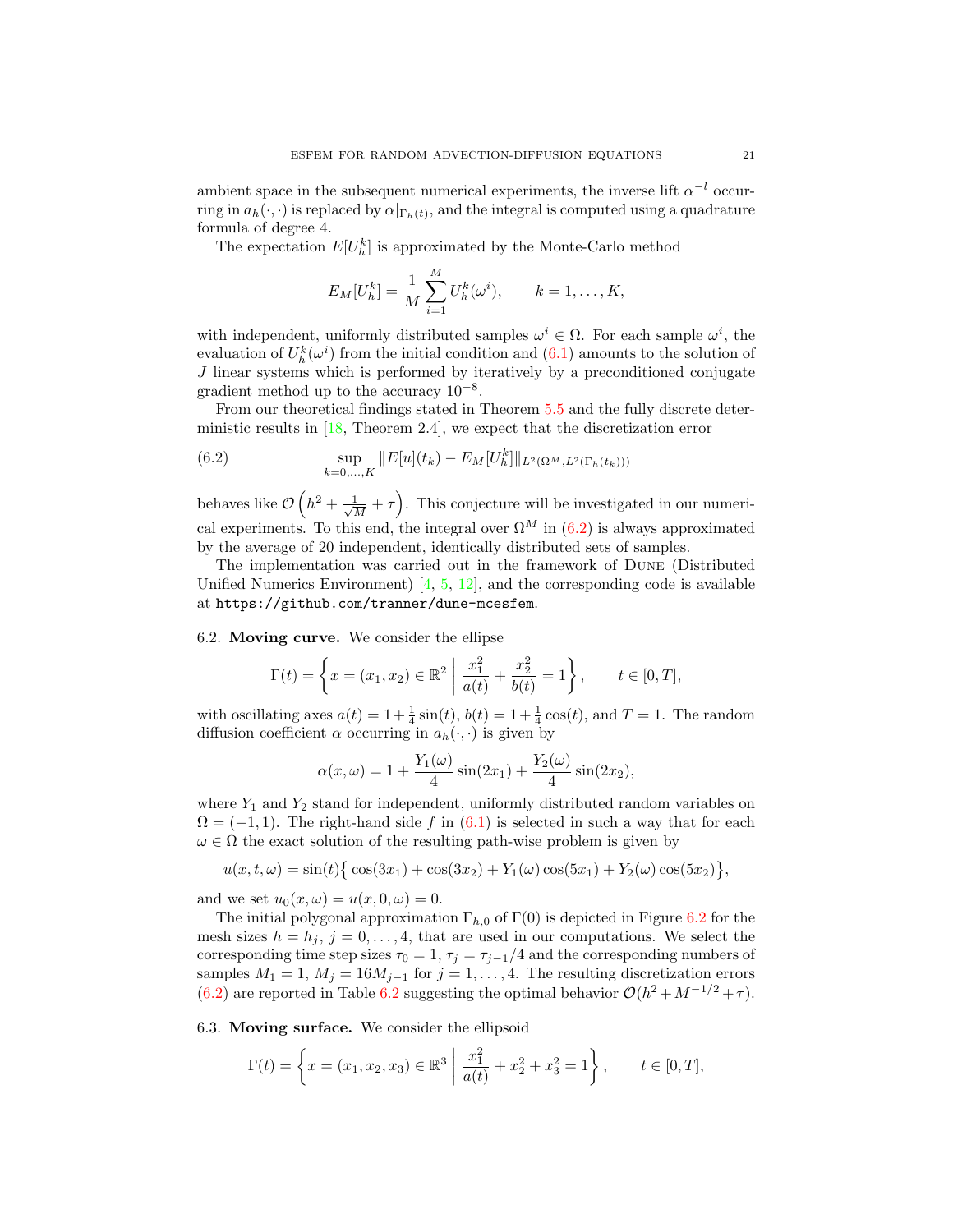

<span id="page-21-0"></span>FIGURE 1. Polygonal approximation  $\Gamma_{h,0}$  of  $\Gamma(0)$  for  $h = h_0, \ldots, h_4$ .

|                                                                                                                           |  |  | h $M$ $\tau$   Error                                                                  |  | $\cos(h)$ $\sec(M)$ $\sec(\tau)$ |  |  |  |  |
|---------------------------------------------------------------------------------------------------------------------------|--|--|---------------------------------------------------------------------------------------|--|----------------------------------|--|--|--|--|
|                                                                                                                           |  |  | $1.500000 \qquad 1 \qquad 1 \qquad 3.00350$                                           |  |                                  |  |  |  |  |
|                                                                                                                           |  |  | $0.843310$ $16$ $4^{-1}$ $2.23278 \cdot 10^{-1}$ $4.51325$ $-0.93743$ $1.87487$       |  |                                  |  |  |  |  |
|                                                                                                                           |  |  | $0.434572$ $256$ $4^{-2}$ $1.86602 \cdot 10^{-1}$ $0.27066$ $-0.06472$ $0.12944$      |  |                                  |  |  |  |  |
|                                                                                                                           |  |  | $0.218962$ $4096$ $4^{-3}$ $4.88096 \cdot 10^{-2}$ $1.95642$ $-0.48368$ $0.96736$     |  |                                  |  |  |  |  |
|                                                                                                                           |  |  | $0.109692$ 65 536 4 <sup>-4</sup> 1.29667 · 10 <sup>-2</sup> 1.91768 -0.47809 0.95618 |  |                                  |  |  |  |  |
| $\pi_{i}$ and $\pi_{i}$ and $\pi_{i}$ and $\pi_{i}$ and $\pi_{i}$ and $\pi_{i}$ and $\pi_{i}$ and $\pi_{i}$ and $\pi_{i}$ |  |  |                                                                                       |  |                                  |  |  |  |  |

TABLE 1. Discretization errors for a moving curve in  $\mathbb{R}^2$ .

with oscillating  $x_1$ -axis  $a(t) = 1 + \frac{1}{4}\sin(t)$  and  $T = 1$ . The random diffusion coefficient  $\alpha$  occurring in  $a_h(\cdot, \cdot)$  is given by

$$
\alpha(x,\omega) = 1 + x_1^2 + Y_1(\omega)x_1^4 + Y_2(\omega)x_2^4,
$$

where  $Y_1$  and  $Y_2$  denote independent, uniformly distributed random variables on  $\Omega = (-1, 1)$ . The right-hand side f in [\(6.1\)](#page-19-2) is chosen such that for each  $\omega \in \Omega$  the exact solution of the resulting path-wise problem is given by

$$
u(x, t, \omega) = \sin(t)x_1x_2 + Y_1(\omega)\sin(2t)x_1^2 + Y_2(\omega)\sin(2t)x_2,
$$

and we set  $u_0(x, \omega) = u(x, 0, \omega) = 0$ .

The initial triangular approximation  $\Gamma_{h,0}$  of  $\Gamma(0)$  is depicted in Figure [6.3](#page-20-2) for the mesh sizes  $h = h_j$ ,  $j = 0, ..., 3$ . We select the corresponding time step sizes  $\tau_0 = 1$ ,



FIGURE 2. Triangular approximation  $\Gamma_{h,0}$  of  $\Gamma(0)$  for  $h = h_0, \ldots, h_3$ .

<span id="page-21-1"></span>

| h                                                                       |  |  | $M \quad \tau \quad   \quad \text{Error}$                                                                                   |  | $\cos(h)$ $\sec(M)$ $\sec(\tau)$ |  |  |  |
|-------------------------------------------------------------------------|--|--|-----------------------------------------------------------------------------------------------------------------------------|--|----------------------------------|--|--|--|
|                                                                         |  |  | $1.276870 \qquad 1 \qquad 1 \qquad 9.91189 \cdot 10^{-1}$                                                                   |  |                                  |  |  |  |
|                                                                         |  |  | $0.831246 \qquad 16 \qquad 4^{-1} \left  \right. 1.70339 \cdot 10^{-1} \left  \right. 4.10285 \quad -0.63519 \quad 1.27037$ |  |                                  |  |  |  |
|                                                                         |  |  | $0.440169$ $256$ $4^{-2}$ $4.61829 \cdot 10^{-2}$ $2.05293$ $-0.47075$ $0.94149$                                            |  |                                  |  |  |  |
|                                                                         |  |  | $0.222895$ $4.096$ $4^{-3}$ $1.18779 \cdot 10^{-2}$ $1.99561$ $-0.48977$ $0.97954$                                          |  |                                  |  |  |  |
| TABLE 2. Discretization errors for a moving surface in $\mathbb{R}^3$ . |  |  |                                                                                                                             |  |                                  |  |  |  |

 $\tau_j = \tau_{j-1}/4$  and the corresponding numbers of samples  $M_1 = 1$ ,  $M_j = 16M_{j-1}$  for  $j = 1, 2, 3$ . The resulting discretization errors  $(6.2)$  are shown in Table [2.](#page-21-1) Again,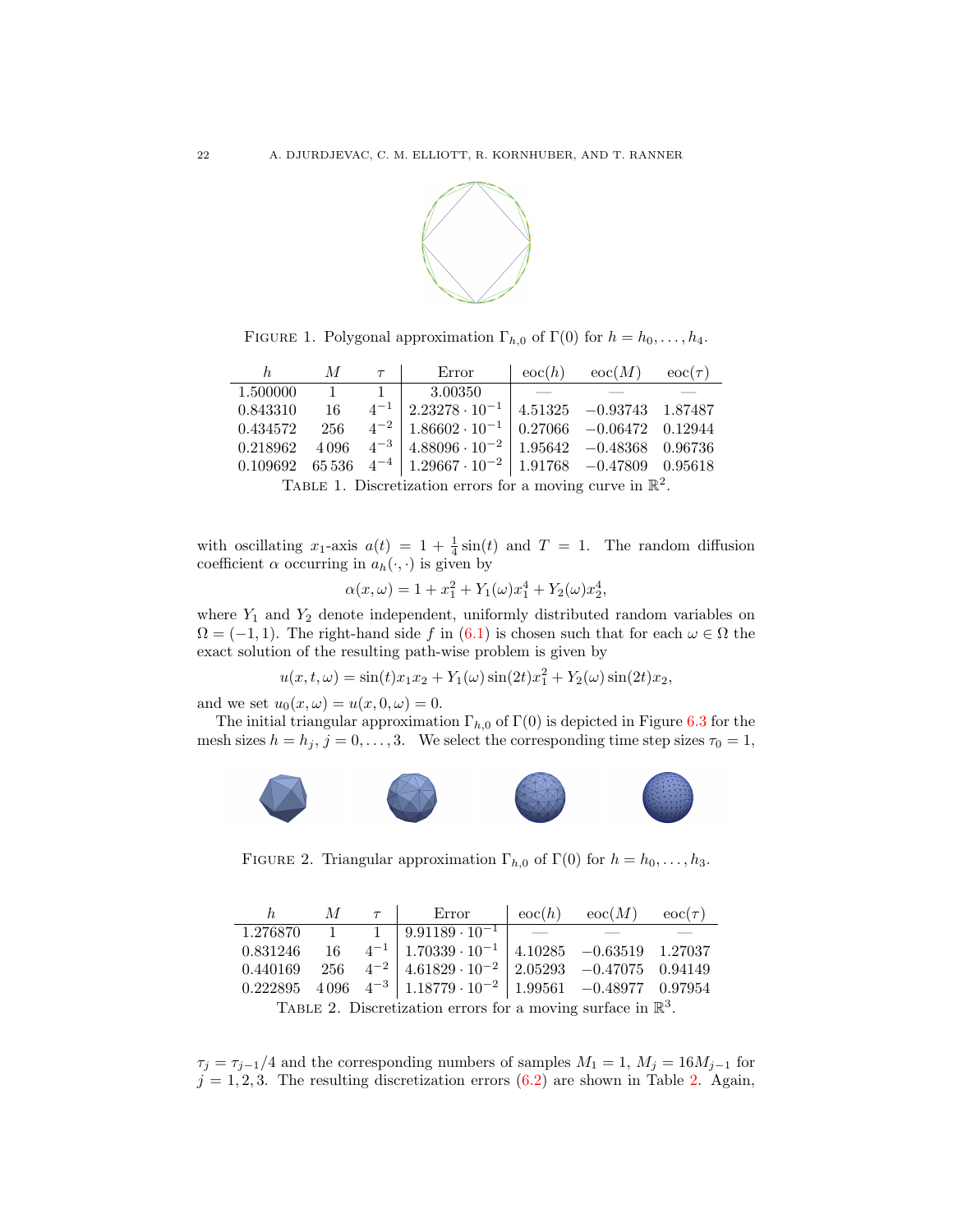we observe that the discretization error behaves like  $\mathcal{O}(h^2 + M^{-1/2} + \tau)$ . This is in accordance with our theoretical findings stated in Theorem [5.5](#page-19-3) and fully discrete deterministic results [\[18,](#page-23-16) Theorem 2.4].

### **REFERENCES**

- <span id="page-22-1"></span>[1] A. Alphonse, C. M. Elliott, and B. Stinner. An abstract framework for parabolic PDEs on evolving spaces. Port. Math., 72(1):1–46, 2015. doi:  $10.4171/pm/1955.$
- <span id="page-22-2"></span>[2] A. Alphonse, C. M. Elliott, and B. Stinner. On some linear parabolic PDEs on moving hypersurfaces. Interfaces Free Bound., 17(2):157–187, 2015. doi: 10.4171/ifb/338.
- <span id="page-22-5"></span>[3] A. Barth, Ch. Schwab, and N. Zollinger. Multi-level Monte Carlo finite element method for elliptic pde's with stochastic coefficients. Numer. Math., 119(1): 123–161, 2011. doi: 10.1007/s00211-011-0377-0.
- <span id="page-22-10"></span>[4] P. Bastian, M. Blatt, A. Dedner, C. Engwer, R. Klöfkorn, M. Oldberger, and O. Sander. A generic grid interface for parallel and adaptive scientific computing. Part I: Abstract framework. Computing, 82:103–119, 2008.
- <span id="page-22-11"></span>[5] P. Bastian, M. Blatt, A. Dedner, C. Engwer, R. Klöfkorn, M. Oldberger, and O. Sander. A generic grid interface for parallel and adaptive scientific computing. Part II: Implementation and tests in Dune. Computing, 82:121–138, 2008.
- <span id="page-22-0"></span>[6] M. Bertalmío, Li-Tien Cheng, S. J. Osher, and G. Sapiro. Variational problems and partial differential equations on implicit surfaces. J. Comput. Phys., 174 (2):759–780, 2001. ISSN 0021-9991.
- <span id="page-22-9"></span>[7] J. Charrier. Strong and weak error estimates for elliptic partial differential equations with random coefficients. SIAM J. Numer. Anal., 50(1):216-246, 2012. doi: 10.1137/100800531.
- <span id="page-22-3"></span>[8] J. Charrier. Numerical analysis of the advection-diffusion of a solute in porous media with uncertainty.  $SIAM/ASA$  J. Uncertain. Quantif., 3(1):650–685, 2015. doi: 10.1137/130937457.
- <span id="page-22-6"></span>[9] J. Charrier, R. Scheichl, and A. L. Teckentrup. Finite element error analysis of elliptic pdes with random coefficients and its application to multilevel Monte Carlo methods. SIAM J. Numer. Anal., 51(1):322–352, 2013. doi: 10.1137/ 110853054.
- <span id="page-22-7"></span>[10] A. Cliffe, M. Giles, R. Scheichl, and A. L. Teckentrup. Multilevel Monte Carlo methods and applications to elliptic pdes with random coefficients. Comput. Vis. Sci.,  $14(1):3-15$ , 2011. doi:  $10.1007/s00791-011-0160-x$ .
- <span id="page-22-8"></span>[11] K. Deckelnick, G. Dziuk, and C. M. Elliott. Computation of geometric partial differential equations and mean curvature flow. Acta Numer., 14:139–232, 2005. doi: 10.1017/s0962492904000224.
- <span id="page-22-12"></span>[12] A. Dedner., R. Klöfkorn, M. Nolte, and M. Ohlberger. A generic interface for parallel and adaptive discretization schemes: abstraction principles and the Dune-Fem module. Computing, 90(3-4):165–196, 2010. doi: 10.1007/ s00607-010-0110-3.
- <span id="page-22-4"></span>[13] A. Demlow. Higher-order finite element methods and pointwise error estimates for elliptic problems on surfaces. SIAM J. Numer. Anal., 47(2):805–827, 2009. doi: 10.1137/070708135.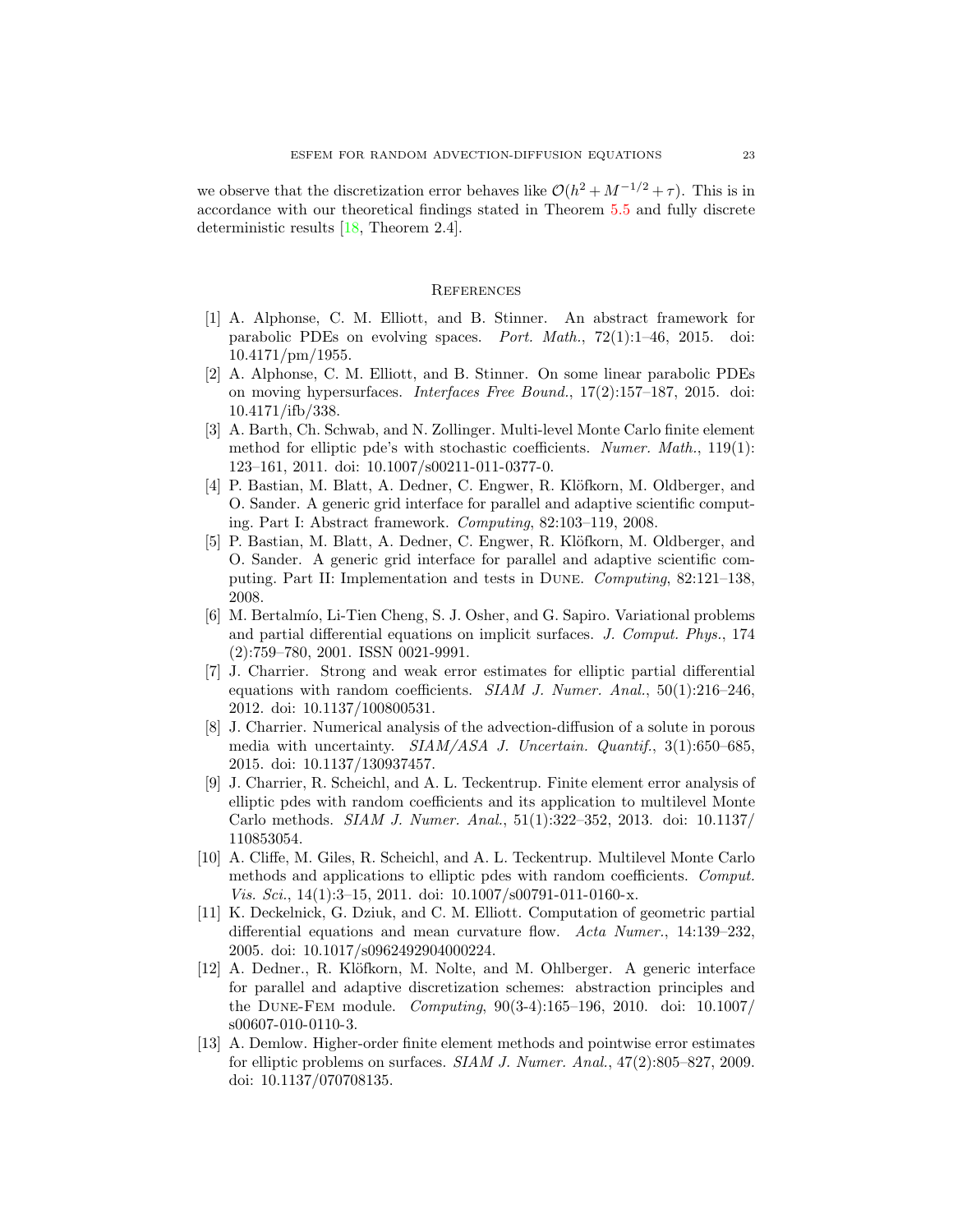- <span id="page-23-8"></span>[14] A. Djurdjevac. Advection-diffusion equations with random coefficients on evolving hypersurfaces. Technical report, Freie Universität Berlin ( to appear in Interfaces and Free Boundaries), 2015.
- <span id="page-23-2"></span>[15] G. Dziuk. Finite elements for the Beltrami operator on arbitrary surfaces. In S. Hildebrandt and R. Leis, editors, Partial differential equations and calculus of variations, volume 1357 of Lecture Notes in Mathematics, pages 142–155. Springer, Berlin, Heidelberg, 1988.
- <span id="page-23-3"></span>[16] G. Dziuk and C. M. Elliott. Finite elements on evolving surfaces. IMA J. Numer. Anal., 27(2):262–292, 2006. doi: 10.1093/imanum/drl023.
- <span id="page-23-4"></span>[17] G. Dziuk and C. M. Elliott. 2 -estimates for the evolving surface finite element method. Math. Comp., 82(281):1–24, 2012. doi: 10.1090/ s0025-5718-2012-02601-9.
- <span id="page-23-16"></span>[18] G. Dziuk and C. M. Elliott. A fully discrete evolving surface finite element method. SIAM J. Numer. Anal., 50(5):2677–2694, 2012. doi: 10.1137/ 110828642.
- <span id="page-23-11"></span>[19] G. Dziuk and C. M. Elliott. Finite element methods for surface PDEs. Acta Numer., 22:289–396, 2013. doi: 10.1017/s0962492913000056.
- <span id="page-23-13"></span>[20] C. M. Elliott and T. Ranner. Evolving surface finite element method for the Cahn-Hilliard equation. Numer. Math., 129(3):483–534, 2014. doi: 10.1007/ s00211-014-0644-y.
- <span id="page-23-1"></span>[21] C. M. Elliott, B. Stinner, and C. Venkataraman. Modelling cell motility and chemotaxis with evolving surface finite elements. J. R. Soc. Interface, 82, 2012. doi: doi:10.1098/rsif.2012.0276.
- <span id="page-23-12"></span>[22] W. Hackbusch. Tensor Spaces and Numerical Tensor Calculus. Springer. Berlin, Heidelberg, 2012. doi: 10.1007/978-3-642-28027-6.
- <span id="page-23-10"></span>[23] P. R. Halmos. Measure Theory. Graduate Texts in Mathematics. Springer, 1976.
- <span id="page-23-15"></span>[24] L. Herrmann, A. Lang, and Ch. Schwab. Numerical analysis of lognormal diffusions on the sphere. arXiv:1601.02500v2, 2016.
- <span id="page-23-6"></span>[25] V. H. Hoang and Ch. Schwab. Sparse tensor galerkin discretization of parametric and random parabolic PDEs—analytic regularity and generalized polynomial chaos approximation. *SIAM J. Math. Anal.*, 45(5):3050–3083, 2013. doi: 10.1137/100793682.
- <span id="page-23-0"></span>[26] H. Jin, T. Yezzi, and J. Matas. Region-based segmentation on evolving surfaces with application to 3d reconstruction of shape and piecewise constant radiance. In Computer Vision - ECCV 2004: 8th European Conference on Computer Vision, Proceedings, Part II, pages 114–125. Springer Berlin Heidelberg, 2004. doi: 10.1007/978-3-540-24671-8 9.
- <span id="page-23-9"></span>[27] R. Kornhuber and H. Yserentant. Multigrid methods for discrete elliptic problems on triangular surfaces. Comp. Vis. Sci., 11(4-6):251–257, 2008.
- <span id="page-23-7"></span>[28] S. Larsson, C. Mollet, and M. Molteni. Quasi-optimality of Petrov-Galerkin discretizations of parabolic problems with random coefficients. arXiv:1604.06611, 2016.
- <span id="page-23-5"></span>[29] G. Lord, C. E. Powell, and T. Shardlow. An Introduction to Computational Stochastic PDEs. Cambridge University Press, 2014.
- <span id="page-23-14"></span>[30] Ch. Lubich and D. Mansour. Variational discretization of wave equations on evolving surfaces. Math. Comp., 84(292):513–542, 2014. doi: 10.1090/ s0025-5718-2014-02882-2.